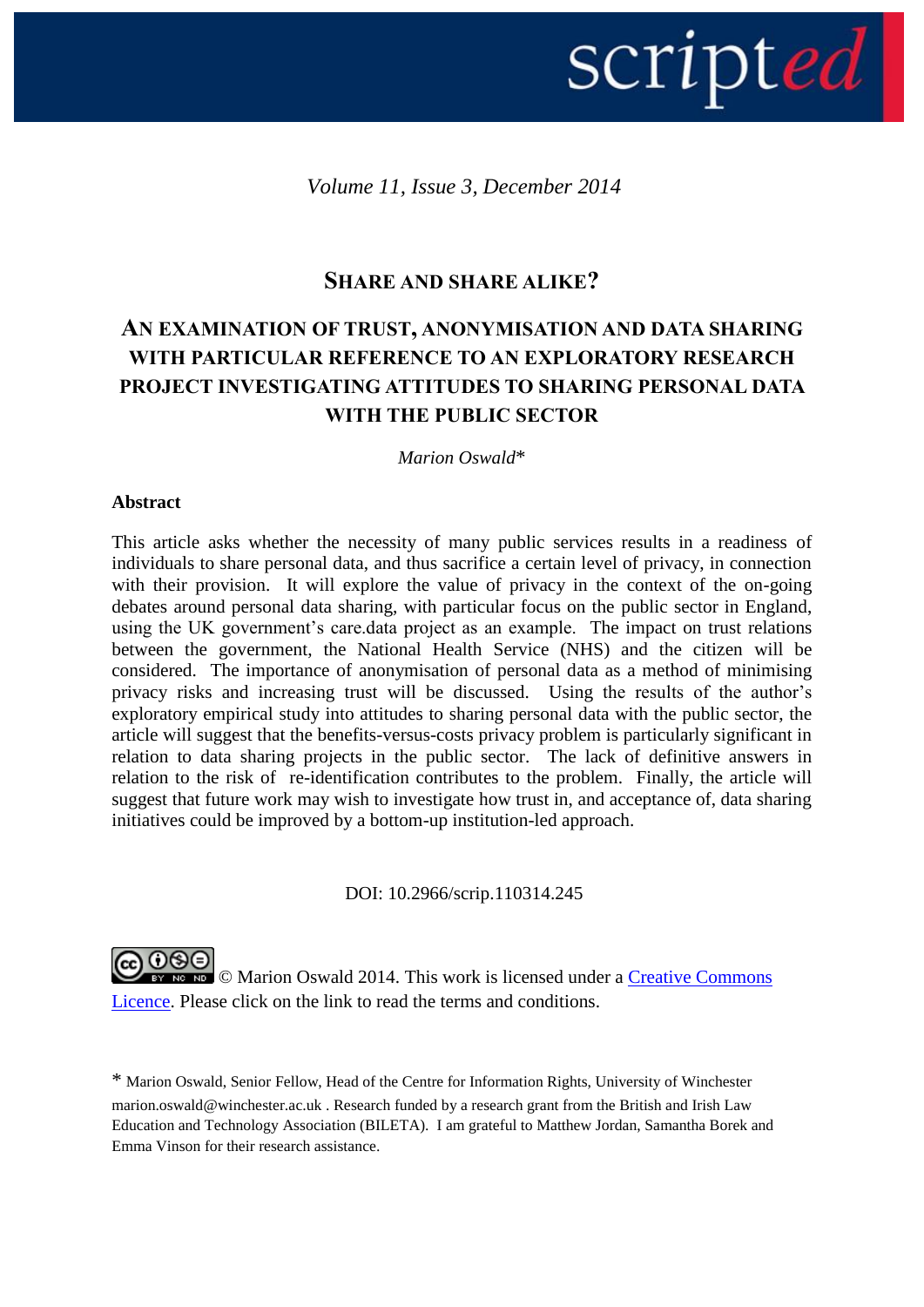# **1. Introduction**

**.** 

The collection of personal data and disclosure of that data by one party to another is often the lifeblood of public services, with those services assuming "the availability of a substantial quantity of personal data and hence, a readiness by an individual to supply it." Can it be concluded, however, that the necessity of many of these services results in such a readiness in individuals to share personal data, and thus sacrifice a certain level of privacy, in connection with their provision? The use of personal data by the public sector is no longer confined to personalised, localised services; it can be used to create open datasets "to harvest unused knowledge that otherwise goes to waste, which can be used to empower citizens, to improve public services, and to benefit the economy and society as a whole.<sup> $2$ </sup> And personal data can be amalgamated into Big Data which "arrives with big promises:"<sup>3</sup> among other things, to predict "trouble spots and troublemakers," combat fraud by detecting anomalous behaviour patterns<sup>4</sup> and to drive up the quality of care in the healthcare system.<sup>5</sup> As such, justification for broader use of personal data within the public sector may, controversially, be moving away from traditional models of data collection based on individual consent to ones based on an overriding public interest or necessity, on the basis that "when much of data"s value is in secondary uses that may have been unimagined when the data was collected,' a 'formulaic system of 'notice and consent'" is no longer suitable.  $6\text{ Such}$  an approach may be combined with anonymisation of the personal data, resulting in the claim that data *sharing* (as the disclosure and acquisition of data has become known) therefore has no privacy impact.

But legitimate privacy concerns remain. Collection and dissemination of personal data by the public sector raises the spectre of potential harms to the individual: "architectural problems" as Solove called them, upsetting the balance of social and institutional power; distortion,

<sup>&</sup>lt;sup>1</sup> R. Wacks, *Privacy: A very short introduction* (1<sup>st</sup> edn, Oxford University Press, Oxford 2010), at 110.

<sup>2</sup> House of Commons Public Administration Committee, *Statistics and Open Data: Harvesting unused knowledge, empowering citizens and improving public services*, *Tenth Report of Session* HC 564 (London: The Stationary Office, 2014), at 3 available at

<http://www.publications.parliament.uk/pa/cm201314/cmselect/cmpubadm/564/56402.htm> (last accessed 24 March 2014).

<sup>3</sup> W. Davies, *Empirical Limits*,(2013) 4 RSA Journal 36-39, at 36.

<sup>&</sup>lt;sup>4</sup> M. Ward, *Crime fighting with big data weapons* BBC (18 March 2014[\) http://www.bbc.co.uk/news/business-](http://www.bbc.co.uk/news/business-26520013)[26520013](http://www.bbc.co.uk/news/business-26520013) (last accessed 24 March 2014).

<sup>5</sup> J. Lewis, *Putting care.data into context* StatsLife (17 February 2014) available at [http://www.statslife.org.uk/opinion/1246-putting-care-data-into-context](http://www.statslife.org.uk/opinion/1246-putting-care-data-into-context#.UwIaIEi5LSY.twitter) (last accessed 24 March 2014).

<sup>6</sup> V. Mayer-Schonberger and K. Cukier, *Big Data,* (John Murray, 2013) at 173.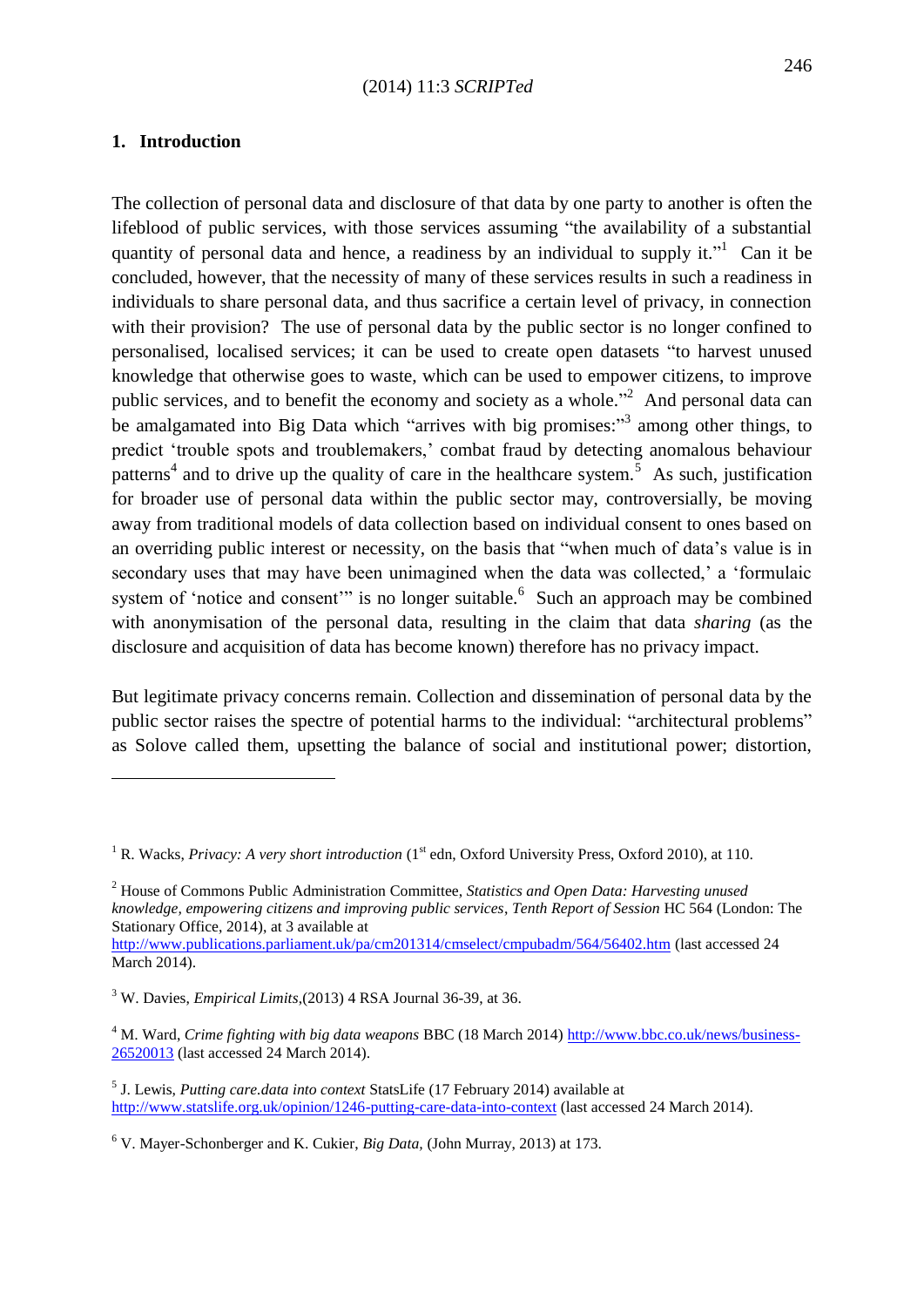where data fails to mirror the entire individual and his or her personal circumstances; and exclusion of individuals from decisions about how their information is used.<sup>7</sup> Individuals may choose to pay the "informational price"<sup>8</sup> of disclosing personal data to social media and search engines, because the immediate benefits outweigh the potential harms, the social cost to the individual of opting-out is too high and the "notice and consent" model gives the individual, at the very least, a semblance of control. The dilemma for the public sector is how to demonstrate that long-term societal aims outweigh potential harms and to counter the view that "nobody will be as comfortable with the idea of government as data analyst as they are with the idea of Netflix or, to a lesser extent, Facebook tracking our behaviour *en masse*." 9

# **2. Structure**

**.** 

The structure of this article is as follows. First, the article will explore the value of privacy in the context of the on-going debates around data sharing, with particular focus on the public sector in England. On the one hand, there are numerous reports in which the public sector has been criticised for failing to share personal data effectively.<sup>10</sup> On the other, there are real concerns around the aggregation of personal data, data mining and profiling and data intelligence techniques, giving rise for example to the current debate around the 'care.data' project in England<sup>11</sup> and the impact on trust relations between the government, the National Health Service (NHS) and the citizen.

Secondly, the anonymisation of personal data as a method of minimising privacy risks and increasing trust will be reviewed. Questions as to whether anonymity can ever be guaranteed have been important to the care.data project and this section will consider how the risk-based nature of personal data anonymisation may contribute to privacy concerns.

<sup>7</sup> D.J. Solove, "A Taxonomy of Privacy" (2006) 154 (3) *University of Pennsylvania Law Review* 477-560

<sup>8</sup> H. Nissenbaum, *A Contextual Approach to Privacy Online*, (2011) 140(4) *Journal of the American Academy of Arts & Sciences* 32-48, at 35.

<sup>9</sup> W. Davies, *Empirical Limits*, (2013) 4 *RSA Journal* 36-39, at 36.

<sup>10</sup> House of Commons, *The Bichard Inquiry Report* , HC653 (June 2004); M. Flynn *South Gloucestershire Safeguarding Adults Board, Winterbourne View Hospital, A Serious Case Review* (July 2012); Her Majesty"s Inspectorate of Constabulary, *Mistakes were made* (2013); Coventry Safeguarding Children Board, *Serious Case Review Re Daniel Pelka* (September 2013); Birmingham Safeguarding Children Board, *Serious Case Review in respect of the death of Keanu Williams* (September 2013); National Crime Agency, *CEOP Thematic Assessment, The Foundations of Abuse: A thematic assessment of the risk of child sexual abuse by adults in institutions* (October 2013); S. Berelowitz et al, *"If only someone had listened" Office of the Children"s Commissioner"s Inquiry into Child Sexual Exploitation in Gangs and Groups, Final Report* (November 2013)

<sup>&</sup>lt;sup>11</sup> See<http://www.hscic.gov.uk/patientconf>.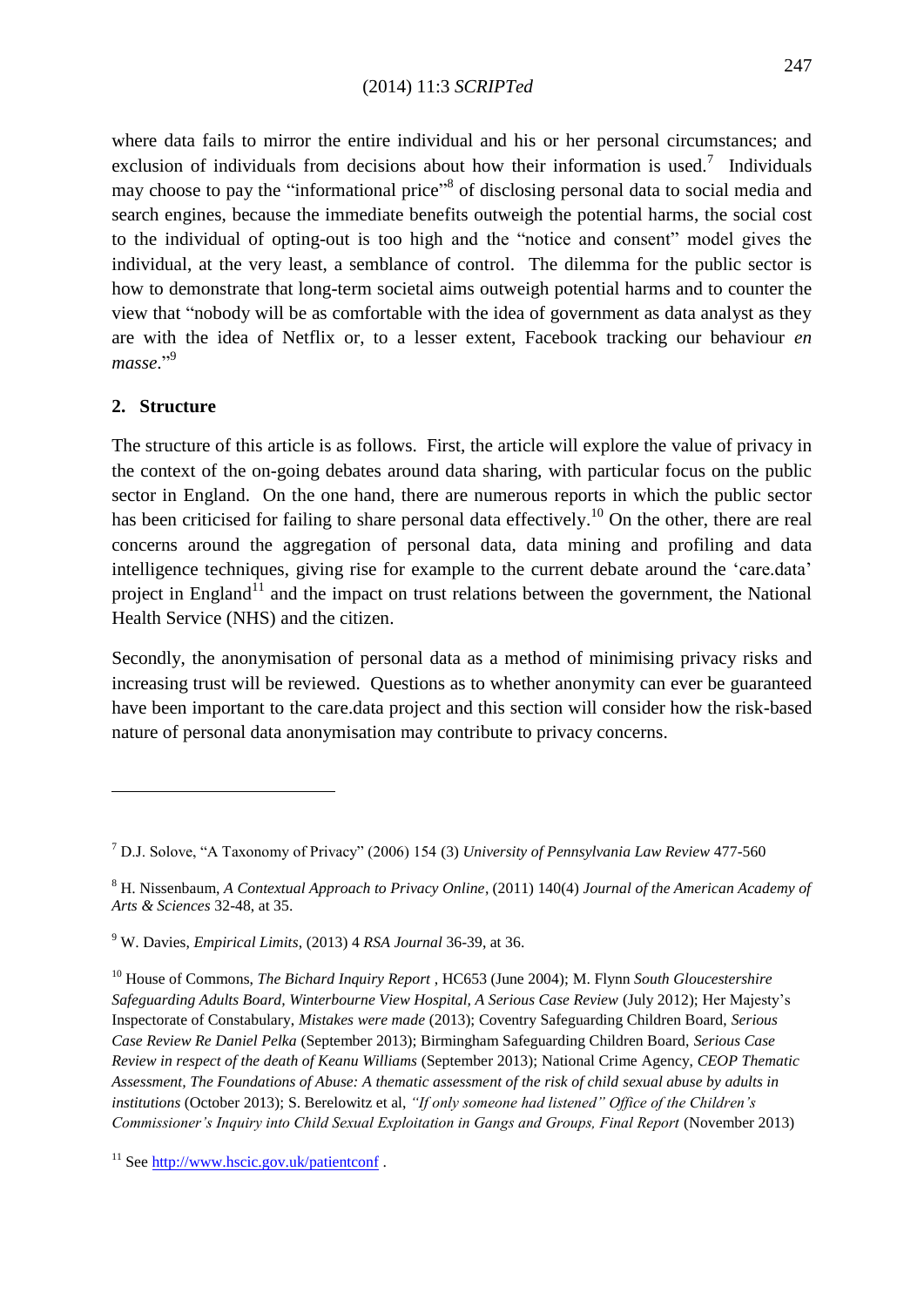Next, a recent exploratory empirical research project undertaken by the author will be discussed. The aim of the study was to bring empirical facts to questions of public confidence in data sharing practice by investigating people"s attitudes to sharing personal data with the public sector, in particular, attitudes towards local councils, central government and the NHS and focussing on three categories of personal data: locational data, minor personal ailments and detailed medical history. Anonymisation of personal data was a particular focus of the study. It was hypothesised that participants would have significantly different comfort levels with providing their personal data to the selected public sector organisations. It was also hypothesised that there would be a difference in participants" comfort levels between personal data being collected, stored and used, and data being shared, and that anonymisation would increase comfort levels with data sharing. The study also explored comfort levels in relation to the public sector using or sharing data for different reasons.

The concluding section considers how the lack of measurable and definite principles, particularly as regards the anonymisation of personal data, may contribute to a lack of trust and misconceptions, and how the research results might support the application of localism principles to future data sharing initiatives. Anyone involved in such initiatives may wish to consider the suggested avenues for further investigation.

# **3. Personal data sharing and privacy: the public sector dilemma**

O"Hara neatly summed up the dilemma facing many public bodies: "The point about privacy is that it raises hard cases; people want privacy for perfectly good reasons, and others want information for equally good reasons."<sup>12</sup> Collection of personal data, and transfer of such data from one public sector body to another, within a public sector body, or to the private sector can be of fundamental importance to the successful delivery of public services, the identification of risk and the discharge of government responsibilities. Yet, as identified by the Law Commission, "a low public acceptance of data sharing and a low level of trust in the way it is undertaken by public services, along with negative media coverage" may create hindrances to sharing.<sup>13</sup> Commenting on issues relating to medical research, Love and Sullivan highlighted the climate of uncertainty stemming from the interpretative nature of the Data Protection Act and Human Rights Act: "custodians of health information might feel that

<sup>12</sup>K. O"Hara and N. Shadbolt, *The Spy in the Coffee Machine* (One World Publications, 2008) at 23.

<sup>13</sup> Law Commission Consultation Paper No 214, *Data Sharing Between Public Bodies* (2013) at 6.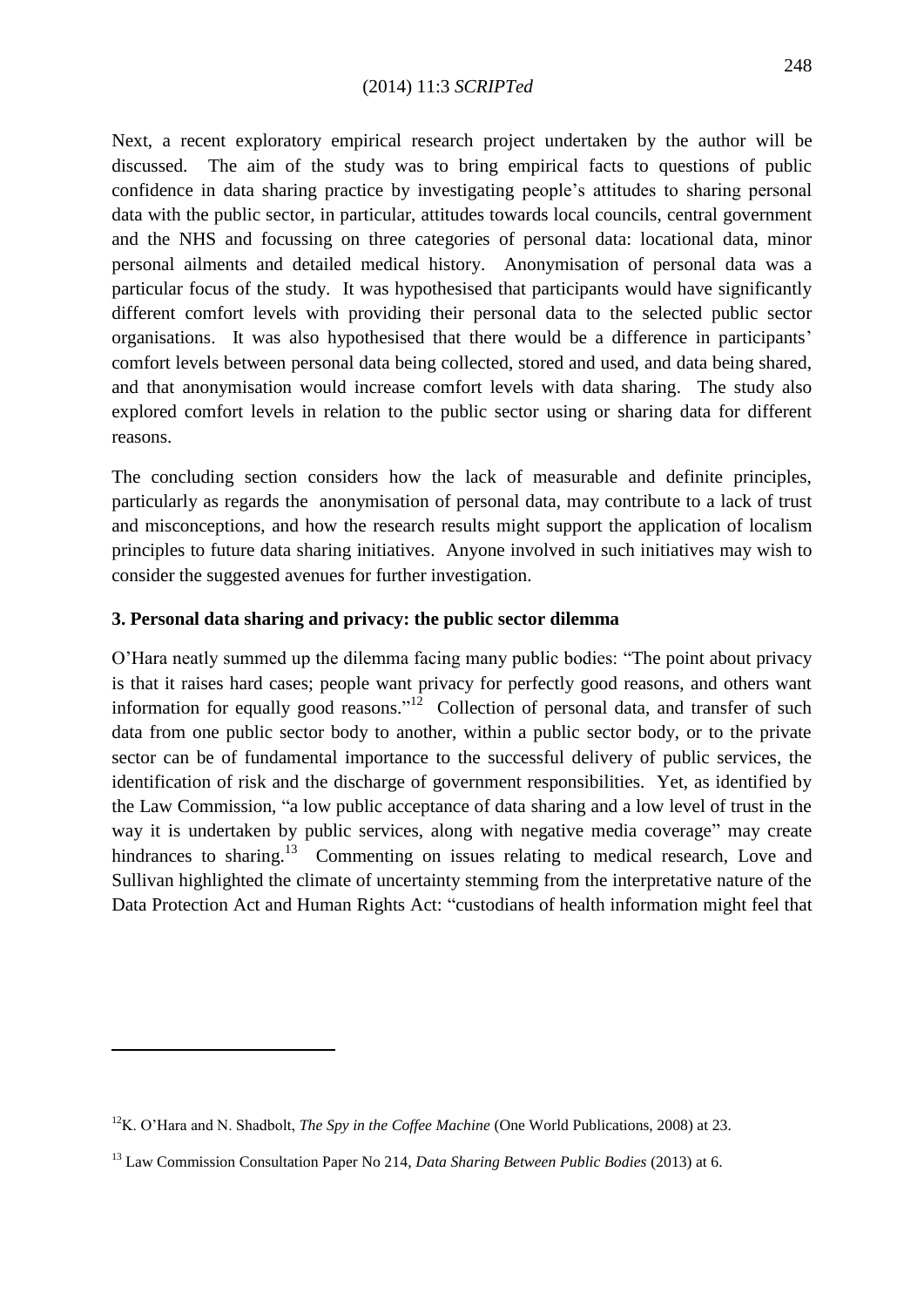the only way to protect themselves from future allegations of impropriety with data is to take the most conservative option when considering requests from researchers." **14**

The privacy debate around personal data sharing is often couched in terms of achieving a balance between privacy and the other value or aim, implying some form of trade-off between the two. It may also suggest an all-or-nothing situation, i.e. either you have privacy or you achieve the other aim. "The privacy paradigm encourages the view that individual privacy and social values such as sociability, internal security, social welfare or government efficacy are necessarily antithetical."<sup>15</sup> Participants in the debate tend to bring to any assessment of personal data sharing their own assumptions as to whether privacy is good or bad (or whether the competing aim is good or bad) rather than beginning with a neutral conception of privacy. Nissenbaum commented that starting with such a neutral conception "leaves open the possibility that in certain circumstances less privacy might be better than more and that reductions in privacy need not constitute violations or intrusions or incursions."<sup>16</sup> Raab agreed: "The paradigmatic emphasis on procedural due process and on an individualist construct of the value of privacy militates against raising distributional issues of privacy protection."<sup>17</sup> In the debate about data sharing with, and within, the public sector, it would be valuable, as Raab suggested, to have space to debate whether an "uneven distribution of data protection" may be justifiable.<sup>18</sup>

# *3.1 Failures of data sharing*

Healthcare and safeguarding of the vulnerable are both fields in which less privacy (within the boundaries of the relevant public services) may in certain cases be better than more. In these fields, data sharing can be vital for monitoring quality, detecting abuses and for research purposes. It might therefore be expected that personal data sharing arrangements in these fields would be relatively uncontroversial, both in terms of the willingness of public bodies to share personal data and in terms of individuals" acceptance of such arrangements.

<sup>18</sup> *Ibid*, at 290.

<sup>&</sup>lt;sup>14</sup> T. Love and F. Sullivan, "Confidentiality, clinical governance and research in the community" (2004) 12(1) *Informatics in Primary Care* 1-2 at 1*.*

<sup>&</sup>lt;sup>15</sup> C.D. Raab, "The future of privacy protection, in Trust and Crime" in R. Mansell and B.S. Collins, *Information Societies* (Edward Elgar Publishing, 2005) at 288.

<sup>&</sup>lt;sup>16</sup> H. Nissenbaum, *Privacy in Context, Technology, Policy and the Integrity of Social Life*, (Stanford University Press, 2010) at 68.

<sup>17</sup>C.D. Raab, "The future of privacy protection, in Trust and Crime" in R. Mansell and B.S. Collins, *Information Societies* (Edward Elgar Publishing, 2005) at 289.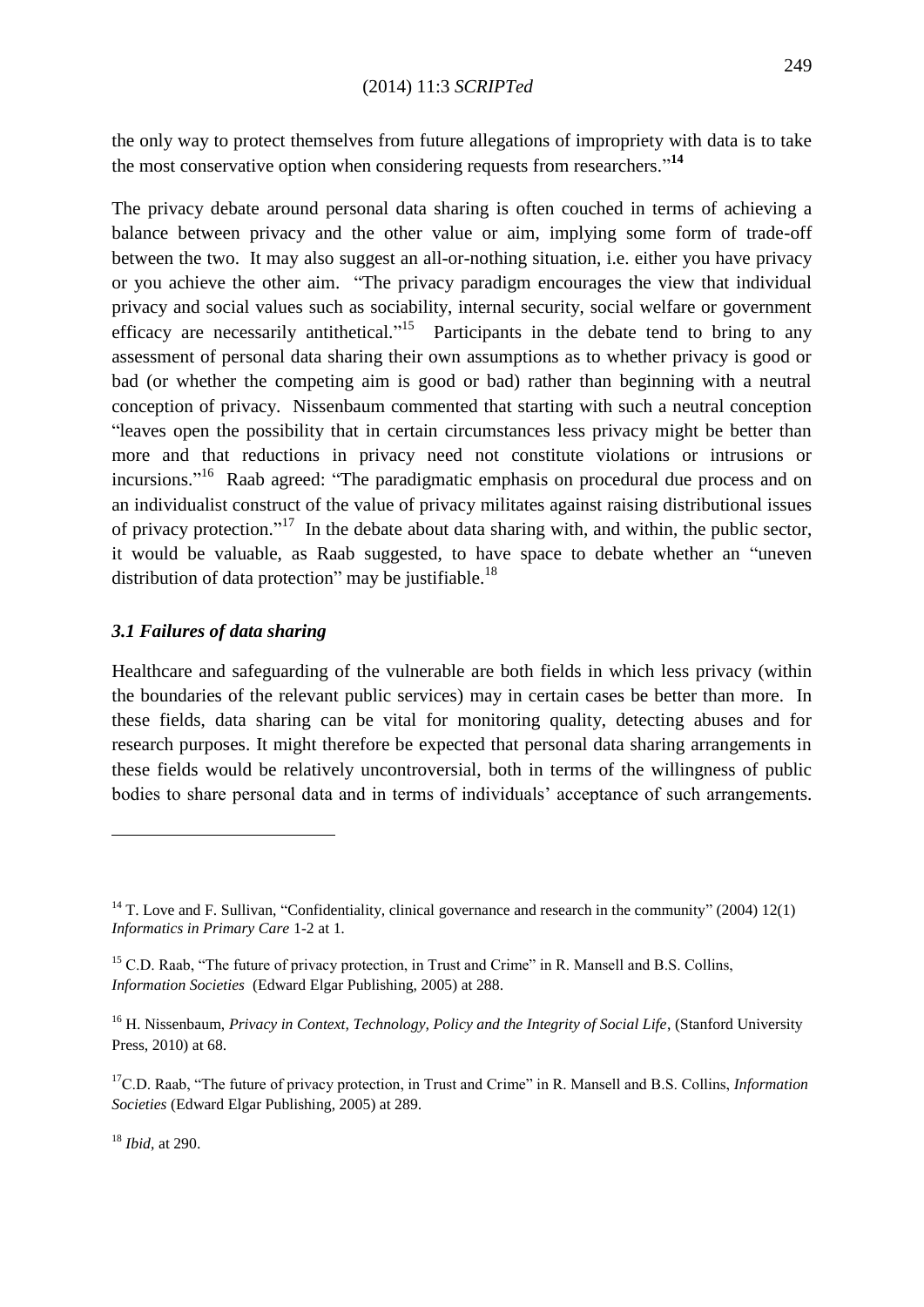Review after review, however, continues to criticise the lack of robustness in data sharing arrangements between public bodies. For instance, the Serious Case Review into the abuse committed against vulnerable adults at the Winterbourne View Care Home noted that:

- South Gloucestershire Council Adult Safeguarding received 27 allegations of staff to patient assaults, 10 allegations of patient on patient assaults, and 3 family related alerts:<sup>19</sup>
- Avon and Somerset Constabulary recorded 9 carer on patient incidents, 5 patient on patient incidents, 3 patient on carer incidents and 12 other incidents; $^{20}$
- Between January 2008 and May 2011, patients attended Accident & Emergency on 76 occasions, yet there were no safeguarding alerts from  $A\&E^{21}$
- Castlebeck Ltd. (the company which owned the home) recorded 379 physical interventions during 2010 and 129 for the 1<sup>st</sup> quarter of  $2011$ ;<sup>22</sup>
- Information submitted to the Health and Safety Executive by Castlebeck was neither known to the Care Quality Commission nor to the relevant adult safeguarding team.<sup>23</sup>

The report concluded that drawing together all this information, together with complaints from patients and parents, would have identified the risks to which patients at Winterbourne View were subject: "Given that many patients were isolated and disconnected from sustaining relationships, the case for aggregating such information sources is compelling.<sup> $24$ </sup> Recommendations included the introduction of a mechanism for aggregating pertinent safeguarding information for NHS patients with learning disabilities and autism, $^{25}$  and the exploration of how A&E could detect instances of re-attendance from the same location as well as by an individual. $^{26}$ 

<sup>20</sup> *Ibid*, at 110.

1

- <sup>21</sup> *Ibid*, at 134.
- <sup>22</sup> *Ibid*, at 131.
- <sup>23</sup> *Ibid*, at 132.
- <sup>24</sup> *Ibid*, at 133.
- <sup>25</sup> *Ibid*, at 132.

<sup>26</sup> *Ibid,* at 135.

<sup>19</sup>M. Flynn, *South Gloucestershire Safeguarding Adults Board, Winterbourne View Hospital, A Serious Case Review* (July 2012), at 131 available a[t http://hosted.southglos.gov.uk/wv/report.pdf](http://hosted.southglos.gov.uk/wv/report.pdf) (last accessed 24 March 2014).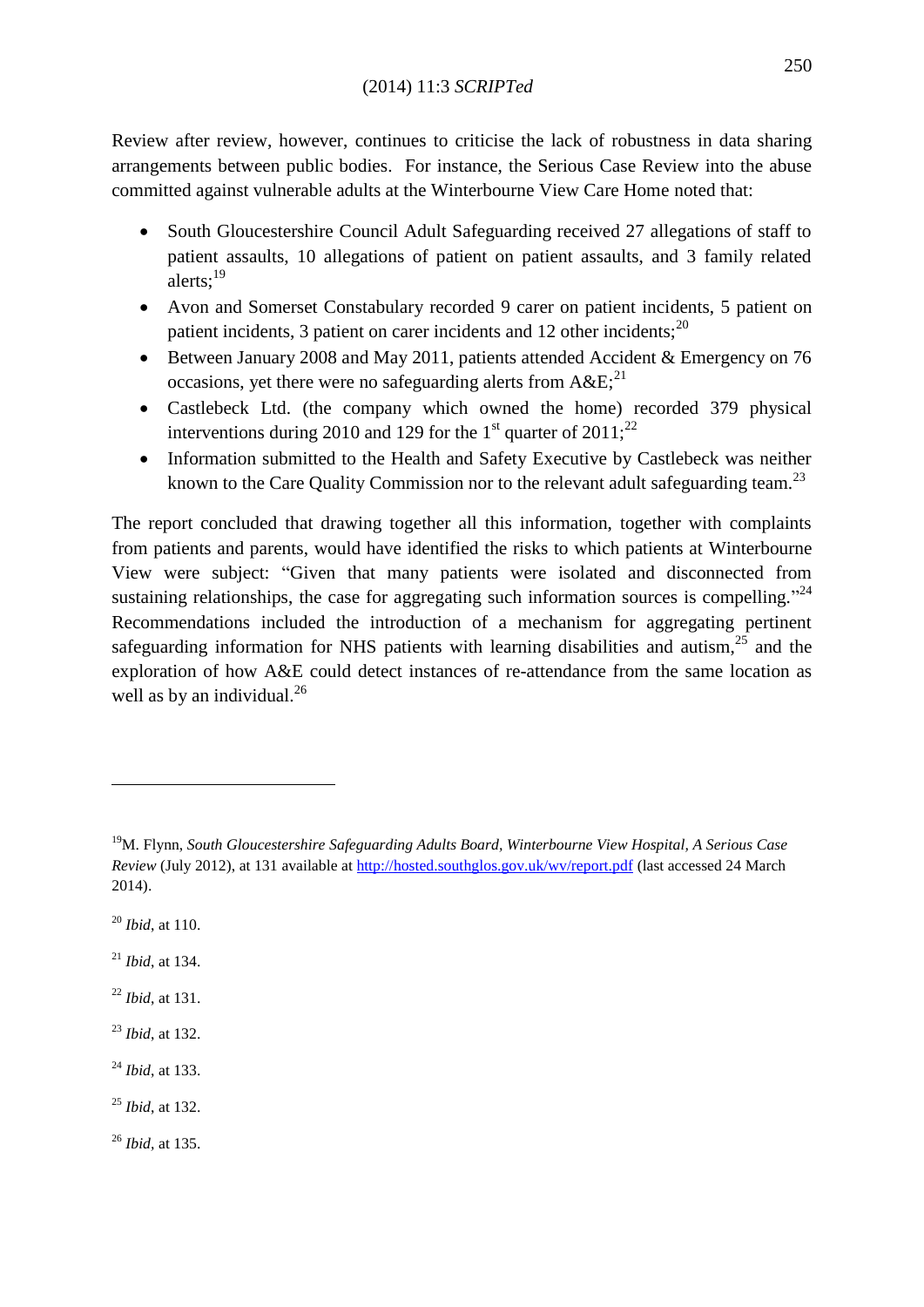#### *3.2 Intelligence and privacy*

Such aggregated and analysed information is *intelligence*, that is, information that may increase our understanding of a certain issue or problem. Intelligence held by public authorities, particularly in the context of health and social care and the prevention of crime, is often subjective as well as partial and unverifiable, and its analysis may be speculative with no guarantee of a useful outcome resulting. The potential unreliability of intelligence makes the decision as to whether or not to share a difficult one. Yet intelligence can be fundamental to the accurate identification of risk and, as mentioned above, Big Data promises much in this area. The Francis Review into the failures of care at Mid-Staffordshire NHS Trust commented that General Practitioners "need to have internal systems enabling them to be aware of patterns of concern, so that they do not merely treat each case on its individual merits."<sup>27</sup> The Daniel Pelka Serious Case Review commented that "Instances of concern tended to be viewed in isolation with a lack of attention to the patterns developing.<sup> $28$ </sup>

The police, the intelligence agencies and those involved in fraud prevention will be more familiar than other public authorities with the need to handle and share intelligence *intelligently*, and the potential adverse consequences if this is not done. The Bichard Report (which investigated police intelligence and data sharing failures in connection with the murderer Ian Huntley) commented that "two incidents taking place some time apart, but involving the same alleged offender, might be graded at the unreliable end of the scale when assessed separately. However, the connection between the same alleged offender and each incident might be an important intelligence item."<sup>29</sup> Or as Sherlock Holmes put it, "there is nothing so important as trifles."<sup>30</sup>

In the post-Snowden era, however, the term *intelligence* is in danger of becoming a discredited word. The generation of intelligence may involve the use of what are sometimes referred to as "bulk" or "Big" datasets in order to enrich existing or new information by, for instance, comparing one dataset to another or performing a cluster analysis (and the datasets required for such analysis will often have been shared between one public sector body and another, or by the private sector with the public sector). The proportionality of this type of activity can be called into question because of (among other things) the potentially large number of "innocent" individuals contained within the bulk datasets, the volume and extent of the data collected (whether or not subsequently analysed), the potential vulnerability of the

<sup>&</sup>lt;sup>27</sup> Report of the Mid Staffordshire NHS Foundation Trust Public Inquiry Executive Summary, (London: The Stationery Office, 2013) HC 947, at 48.

<sup>28</sup> R. Lock, *Coventry Safeguarding Children Board, Serious Case Review Re Daniel Pelka Overview Report*  (September 2013), at 69.

<sup>29</sup> House of Commons *The Bichard Inquiry Report*, HC653 (June 2004) at 135.

<sup>30</sup> Arthur Conan Doyle, *The Man with the Twisted Lip* (1891).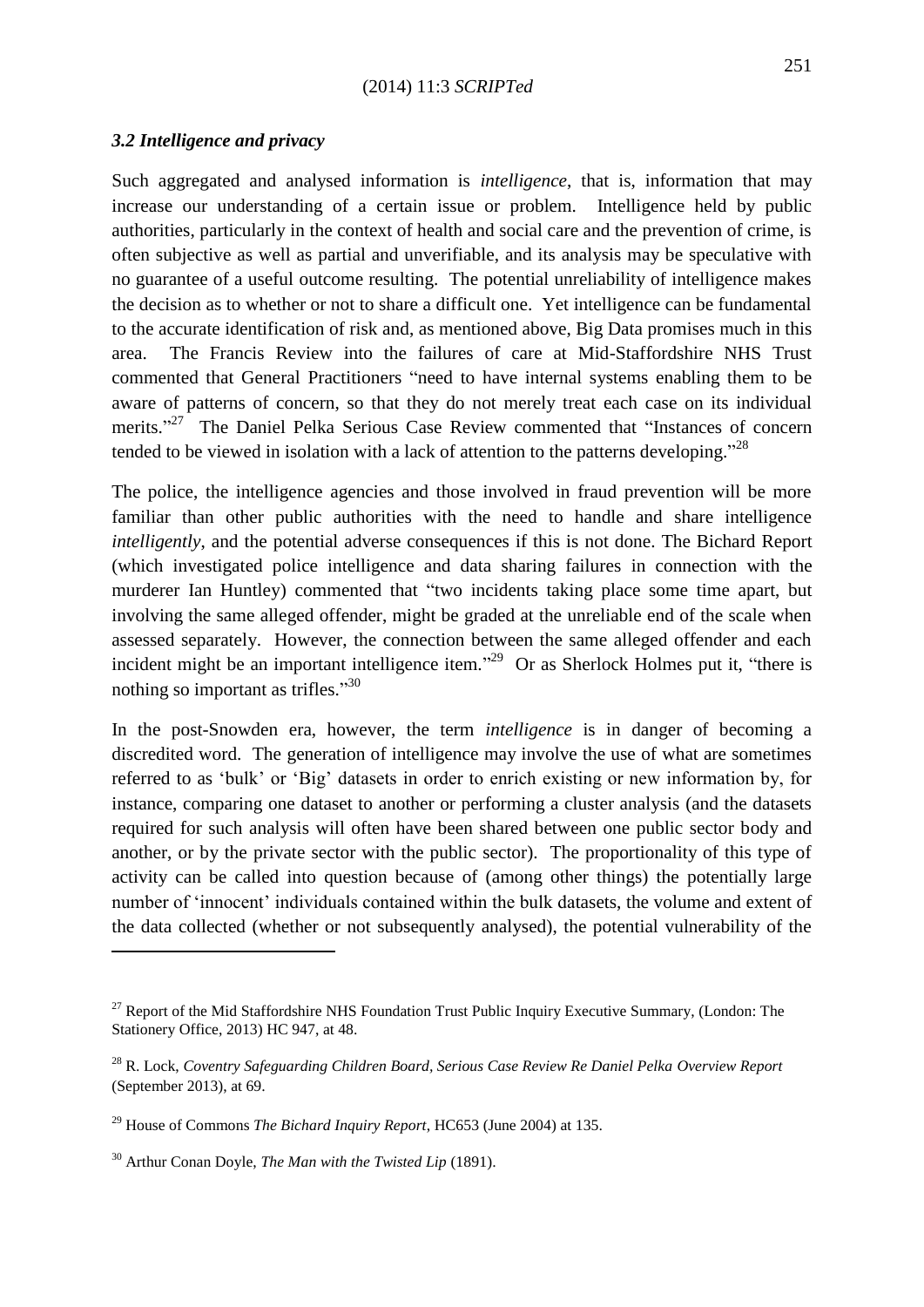dataset to loss or malicious attack, the perceived speculative nature of the analysis being undertaken and because of the extensive profile of an individual that may be created. "People expect certain limits on what is known about them and on what others will find out. Aggregation upsets these expectations, because it involves the combination of data in new, potentially unanticipated ways to reveal facts about a person that are not readily known."<sup>31</sup>

Snowden"s revelations concerning the bulk collection of internet meta-data by security agencies illustrate the consequences of upsetting those expectations, or as Nissenbaum put it, breaching "informational norms."<sup>32</sup> The immediate damage to individuals may be difficult to quantify, yet the concerns are real. Bernal commented that ""new" surveillance is both qualitatively and quantitatively different from what might be labelled "traditional" surveillance or interception of communications. This means that the old debates, the old balances, need to be recast."<sup>33</sup> A linked concern relates to the extent of data that was being collected; was it more than could be used effectively?

This is a concern that not only relates to surveillance by the State but also to bulk data collection and analysis by any public body. According to Nissenbaum, the hope placed in data mining and profiling "has catapulted information – raw and processed – into a dynamic, starring role in social decision making" creating a "virtually unquenchable thirst" for information.<sup>34</sup> Does the pursuit of information satisfy a genuine need or is it "some sort of displacement activity" used to delay making difficult decisions, as asserted by Kennedy in his review into the breast care scandal at Solihull hospital?<sup>35</sup> Are we in danger of falling victim to "a dictatorship of data, whereby we fetishise the information, the output of our analyses, and end up misusing it" $36$ ?

Of course, what some may see as a speculative activity may be viewed by others as an important intelligence gathering activity; as those involved in healthcare research and crime

 $32$  See note 16 above, at 227.

1

 $33$  P. Bernal, Submission to the Intelligence and Security Committee, (2014) available at <http://paulbernal.wordpress.com/2014/02/06/communications-surveillance-a-miscast-debate/> (last accessed 11 March 2014)

 $34$  See note 16 above, at 44.

<sup>35</sup> I. Kennedy, *Review of the Response of Heart of England NHS Foundation Trust to Concerns about Mr Ian Paterson"s Surgical Practice; Lessons to be Learned; and Recommendations*, (2013) <http://www.heartofengland.nhs.uk/wp-content/uploads/Kennedy-Report-Final.pdf> at 117.

<sup>36</sup> V. Mayer-Schonberger and K. Cukier, *Big Data* (John Murray, 2013) at 151.

<sup>31</sup> D.J. Solove, *A Taxonomy of Privacy*, University of Pennsylvania Law Review, (2006) Vol. 154 No. 3 477- 560, at 507.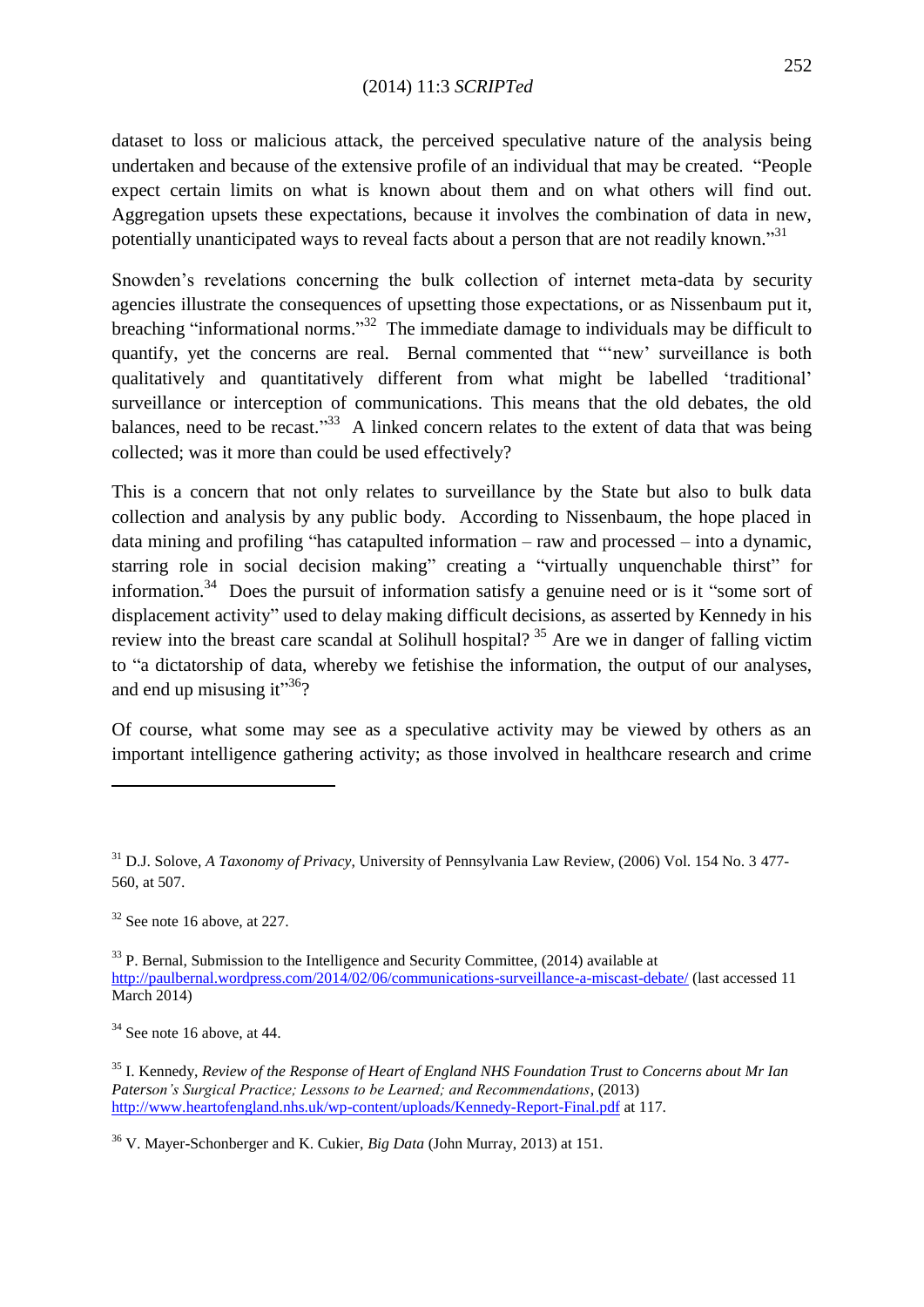detection know well, it may not be possible to identify suspicious or valuable patterns if the data is not comparable to the whole. In addition, it is sometimes as important to eliminate links as it is to identify them. Davies has said that "One of the dangers lurking in the promise of big data is that we will be governed and managed with the assertion that everything is empirically valid, but without being able to know what premises or principles are at work in how data has been scraped or trials been conducted."<sup>37</sup> Transparency that results in increased knowledge and understanding of the reasons for a data gathering and sharing exercise, the principles behind how the data will be amalgamated and analysed, and any risks involved, may serve to increase trust in the exercise itself, although this cannot be guaranteed. While transparency might be cited as a way to increase trust, in the care.data scenario, transparency by way of social media and other forums may well have served to undermine trust by highlighting the polarisation of the opposing 'sides,' illustrating O'Hara's assertion that "Transparency would certainly undermine many trust relationships, by making clear when the trustee's interests were not sufficiently well-aligned with the trustor's, or when she was not deliberating in good faith."<sup>38</sup>

#### *3.3 Example - Care.data and trust*

Underestimating concerns about real or perceived privacy risks can be costly, as the UK Government found in relation to the so-called "care.data" project. The Health & Social Care Information Centre (HSCIC), a new 'body corporate' created by statute,  $39$  was given powers to require any health or social care body, or persons providing health services or social care, to provide it with any information which it considers "necessary or expedient" for the purposes of its statutory functions<sup>40</sup> (which include collection and analysis of information as directed by the Secretary of State). The care.data project involved the proposed collection by the Centre of patient information held by General Practitioner (GP) surgeries and the use of that information (in most cases, in a de-identified format) for research, monitoring disease and treatment trends, and for assessing safety and risk. Despite the Centre's statutory power of information acquisition, concerns remained as to whether the acquisition of identifiable patient information was in fact necessary and proportionate for the Centre"s functions and therefore whether the processing was fair, and whether, in relation to information originally collected for the purpose of the patient"s treatment by the GP (in particular prior to the Centre's creation), onward disclosure to the Centre was compatible with that original

<sup>37</sup> See note 3 above at 39.

<sup>38</sup> K. O"Hara, "Transparency, Open Data and Trust in Government: Shaping the Infosphere*"* in *ACM Web Science, Evanston, US, 22-24 June 2012*, at 4.

<sup>39</sup> *Health and Social Care Act* 2012, s. 252.

 $40$  Ibid, at s. 259.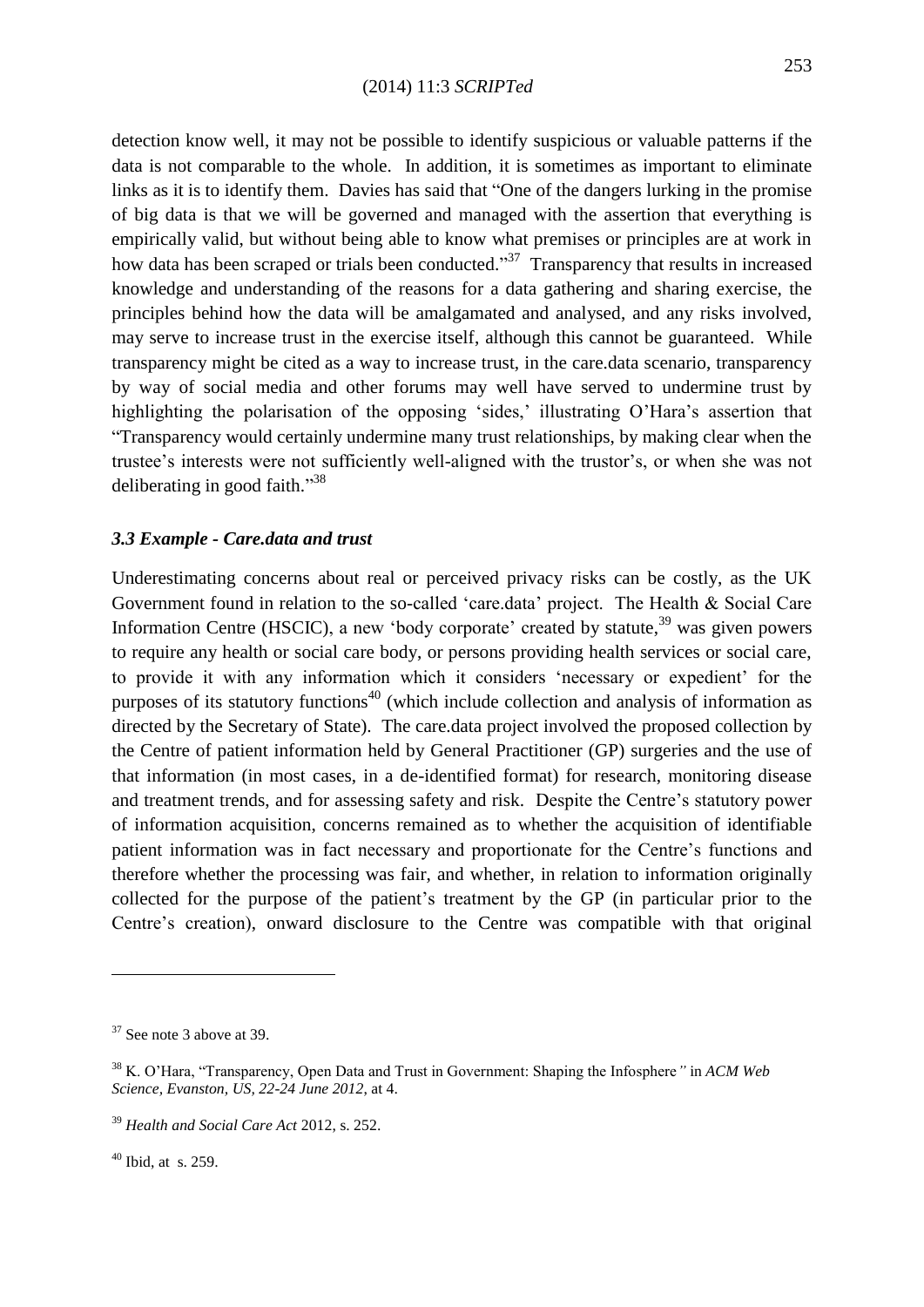purpose. 41 In the event, patients were offered an opportunity (communicated via patient information leaflet) to opt-out of the project (of their identifiable information being transferred from their GP to the Centre, of their identifiable information being transferred from the Centre to a third party, or both) provided that they contacted their GP.

The opt-out option and the project's apparently worthy aims did not, however, prevent a campaign of protest over the privacy aspects of the proposed data upload. These were based on the following main concerns:

- First, the perceived inadequacies of the awareness raising activities, with a YouGov poll finding that  $67\%$  of respondents had not received the information leaflet;<sup>42</sup>
- Secondly, the re-purposing of patient data and concerns that the planned use of that data by the Centre was incompatible with the original purpose of the data collection by the GPs;
- Thirdly, the under-acknowledgment in the leaflet of the risks associated with the pseudonymisation technique used to de-identify patient data before analysis and release to an applicant organisation. As the NHS itself stated, "in theory, a determined analyst could attempt to re-identify individuals within amber [pseudonymised] data by linking them to other data sets."<sup>43</sup> Anonymisation did not allay concerns about transfer of the data to the Centre in the first place, as the Centre was to acquire identifiable information;
- Fourthly, reported links between the project and use of medical data by insurers, drug companies and others in the commercial sector. $44$  This reflected an underlying concern that secondary use of the data would not be limited to matters of immediate benefit to NHS. Solove has said that "Secondary use resembles breach of confidentiality, in that there is a betrayal of the person"s expectations when giving out

 $\overline{\phantom{a}}$ 

<sup>&</sup>lt;sup>41</sup> Applicable provisions of the Data Protection Act 1998 include: Schedule 3 para  $7(1)(b)$  'The processing is necessary for the exercise of any functions conferred on any person by or under an enactment"; Schedule 1 Part 1 para 2 "Personal data shall be obtained only for one or more specified and lawful purposes, and shall not be further processed in any manner incompatible with that purpose or those purposes.<sup>7</sup> For a fuller discussion of the data protection debate around care.data, see for instance S. Pritchett*, Care.data – why should we care?* P. & D.P. 2014, 14(4), 14-16.

<sup>42</sup> P. Bradshaw, "Care.data: trust is on the line", *The Guardian* (11 March 2014) available at <http://www.theguardian.com/healthcare-network/2014/mar/11/caredata-nhs-trust-doctor-patient-leaflet> (last accessed 26 March 2014).

<sup>43</sup> G. Lewis, "Better information means better care*"* (15 January 2014) available at <http://www.england.nhs.uk/2014/01/15/geraint-lewis/> (last accessed 26 March 2014).

<sup>&</sup>lt;sup>44</sup> S. Borland, A. Dolan. and M. Ledwith, "GPs revolt on patient records: Growing anger at NHS plan to harvest private data", *The Daily Mail* (5 February 2014) available at [http://www.dailymail.co.uk/news/article-](http://www.dailymail.co.uk/news/article-2552651/GPs-revolt-patient-records-Growing-anger-NHS-plan-harvest-private-data.html)[2552651/GPs-revolt-patient-records-Growing-anger-NHS-plan-harvest-private-data.html](http://www.dailymail.co.uk/news/article-2552651/GPs-revolt-patient-records-Growing-anger-NHS-plan-harvest-private-data.html) (last accessed 26 March 2014).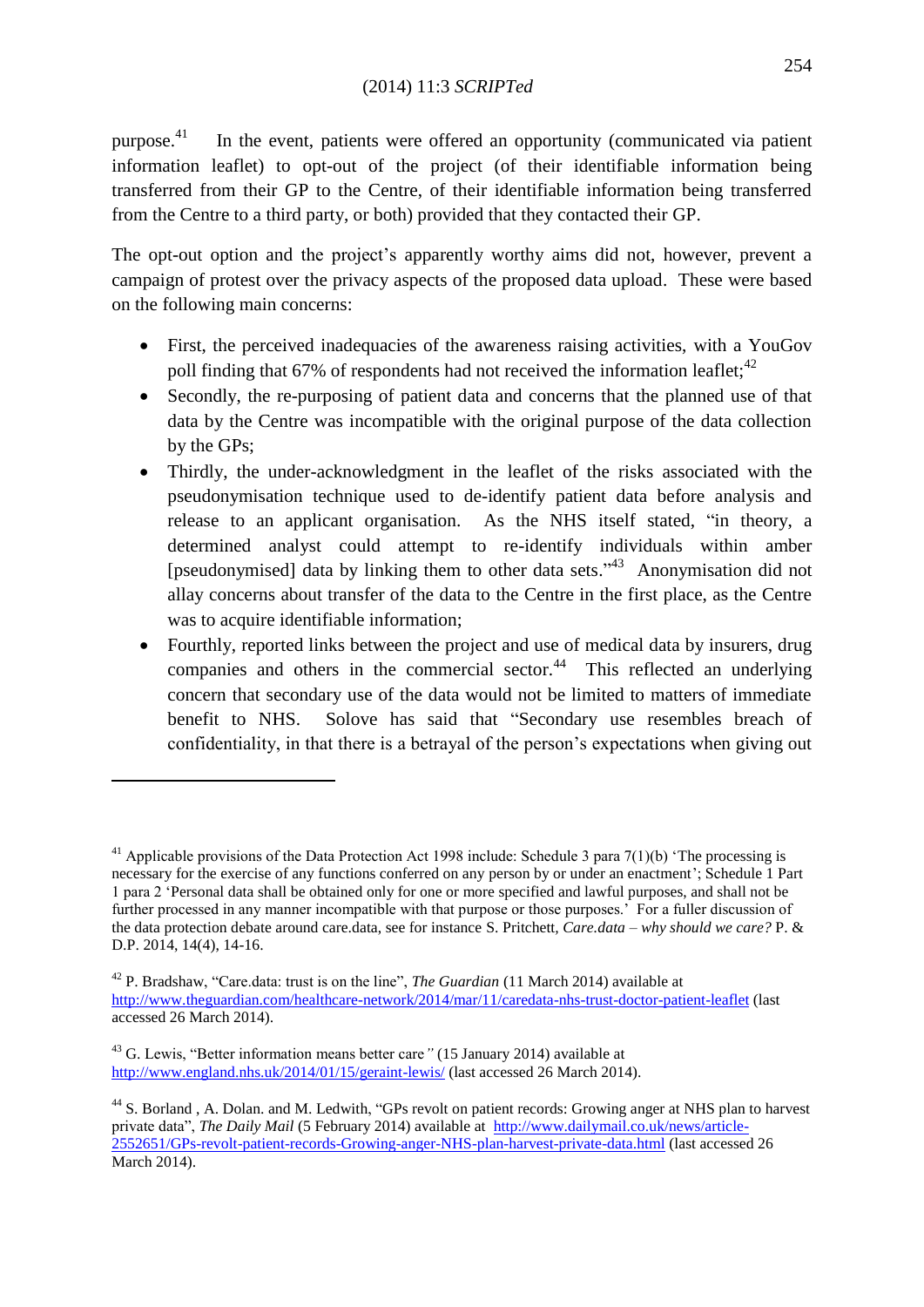information. One argument to the contrary is that people should simply expect that their data might be used in different ways when they relinquish it" although this creates an "asymmetry of knowledge problem"<sup>45</sup> a factor that was apparent in the care.data debate;

 Fifthly, fears about technical vulnerabilities and hacking, coupled with the abovementioned re-identification fears. 46

Goldacre commented that "it is hard to give the team behind care.data our blind faith: they have been caught red-handed giving false reassurance on the very real – albeit modest – privacy threats posed by the system."<sup>47</sup> From these and similar comments it can be extrapolated that underlying the above concerns was the issue of trust. Although "no panacea for the world's ills,"<sup>48</sup> there is little doubt that trust is an essential ingredient of an individual"s attitude towards disclosure of their personal data; "Once trust in data custodians has been eroded, it will be difficult to regain."<sup>49</sup>

An informal analysis of a selection of tweets sent by some proponents and critics of care.data indicates tendencies towards group polarisation,<sup>50</sup> and illustrates both the good and bad aspects of social informational cascades as described by Sunstein, as follows:

 Sometimes cascade effects will eliminate group or public torpor by generating concern about serious though previously ignored problems. But sometimes cascade

1

<sup>48</sup> See above note 12, at 231.

<sup>49</sup> K. El Emam, *Guide to the De-Identification of Personal Health Information* (1<sup>st</sup> edn, Taylor & Francis Group, Boca Raton, 2013) at 102.

 $50$  15 February 2014: tweet from @tkelsey1 "now you are being a bit bonkers: none of us will have access – only NHS commissioners, mostly GPs"; 16 February 2014: tweet from @Jarvis: "@tkelsey 1 has lied consistently about #caredata, despises public opinion and has a vested £ interests"; 16 February 2014: tweet from @0spotz: "It seems likely GCHQ will be the first recipient of #caredata feed"; 17 February 2014: tweet from @owenboswarva "Good to see #caredata defenders are working up their own conspiracy theories (see "Who benefits from mass opt-out")"; 18 February 2014: tweet from @lawrenceberry "Civil libertarians like @medConfidential protest. "That's what they do. That's why they exist. No balance betwn patient lives and protest"; 18 February 2014; tweet from @SigniusNetworks "Clueless selfish people like yourself are the reason i do not want my confidential data in your hands".

 $45$  See above note 31, at 520.

<sup>46</sup> D. Martin, "Hack attack on NHS data 'is inevitable': MP claims relationships could be ended and careers destroyed if medical information is made public", *The Daily Mail* (12 February 2014) available at [http://www.dailymail.co.uk/news/article-2557286/Hack-attack-NHS-data-inevitable-MP-claims-relationships](http://www.dailymail.co.uk/news/article-2557286/Hack-attack-NHS-data-inevitable-MP-claims-relationships-ended-careers-destroyed-medical-information-public.html)[ended-careers-destroyed-medical-information-public.html](http://www.dailymail.co.uk/news/article-2557286/Hack-attack-NHS-data-inevitable-MP-claims-relationships-ended-careers-destroyed-medical-information-public.html) (last accessed 26 March 2014).

<sup>47</sup> B. Goldacre, *The NHS plan to share our medical data can save lives – but it must be done right* The Guardian, (21 February 2014) available at [http://www.theguardian.com/society/2014/feb/21/nhs-plan-share-medical-data](http://www.theguardian.com/society/2014/feb/21/nhs-plan-share-medical-data-save-lives?CMP=twt_fd)[save-lives?CMP=twt\\_fd](http://www.theguardian.com/society/2014/feb/21/nhs-plan-share-medical-data-save-lives?CMP=twt_fd) (last accessed 26 March 2014).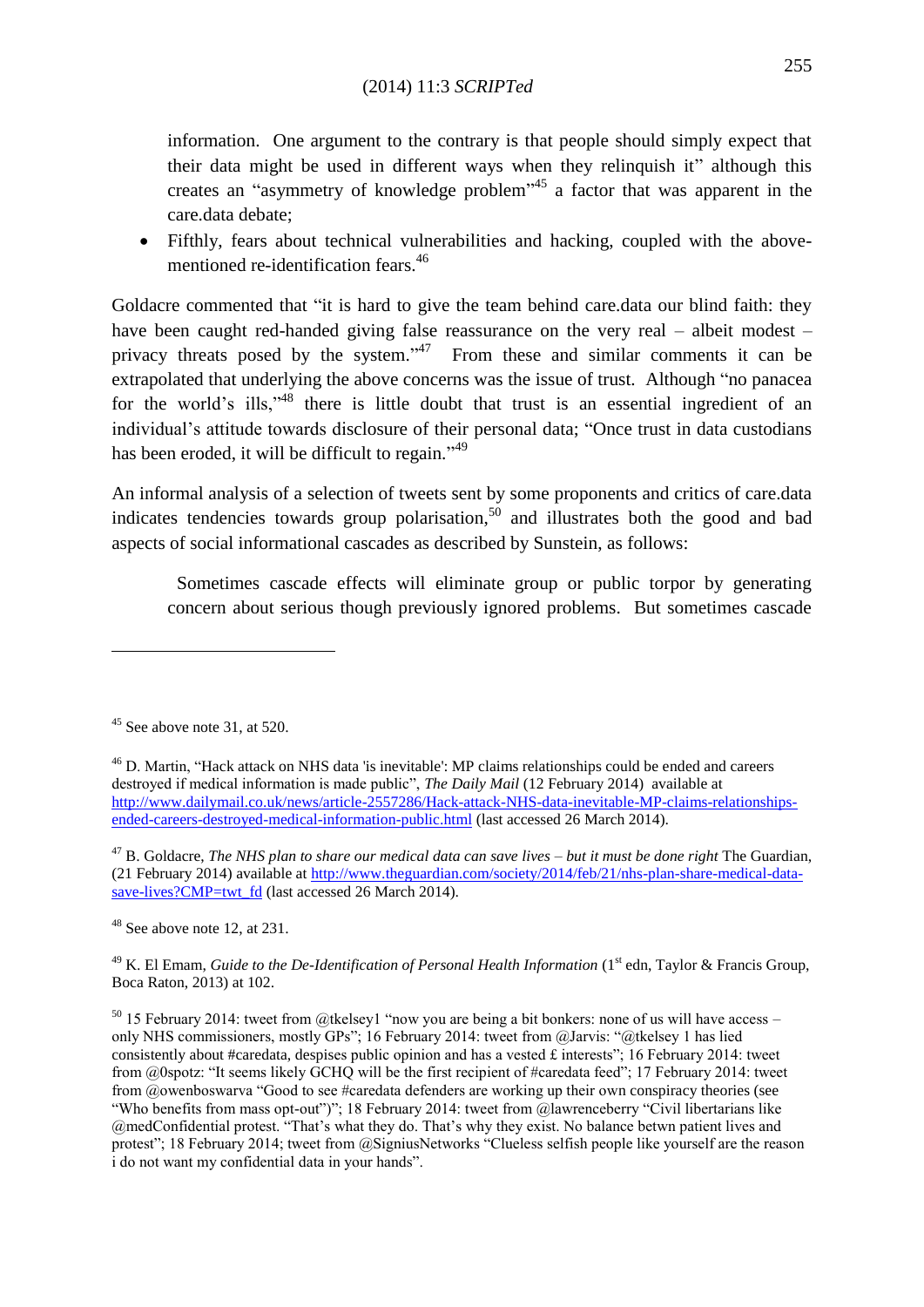effects will make people far more worried than they should be, or otherwise produce large-scale distortions in private judgments, public policy and the law….The serious risk with social cascades, both informational and reputational, is that they can lead to widespread errors, factual or otherwise.<sup>51</sup>

At time of writing, the upload of data from GP surgeries has been delayed until autumn 2014, limited initially to a trial number of surgeries. This provides an opportunity for the development of what O'Hara has described as "warranted" and "accurately-placed" trust<sup>52</sup> through deliberation. This can be achieved provided that a range of views are represented in such deliberation, that it can be based on sober analysis of facts and the tendency (on both sides) to start from an attitude of suspicion can be overcome. If this does not happen (and doubt must remain as to whether genuine consultation on the care.data project will in fact occur), although a public body may increase its transparency, doubts may remain about the transparency of the transparency process itself. Compliance with the law is not enough: "data protection is not sufficient for preserving privacy, or public trust, or indeed the usability of data."<sup>53</sup>

The care.data scenario illustrates what O"Hara has been described as "the classic type of privacy problem", one where humans find it hard "to balance the tangible benefits and the intangible costs."<sup>54</sup> The potential for damage when sharing personal data is much more difficult to quantify compared to, say, the sharing of physical property. When sharing personal data with an online shopping site or social media service, the benefits to the individual may be tangible but the costs less so. The reverse may be true for sharing personal data with the public sector. The benefits for the individual may not be immediate or obvious, but the risks or *perceived* risks - based on reported data breaches, fear of a "surveillance" society, concerns that anonymised data could be re-identified, previous experiences of function-creep by Government and what O'Neill has described as 'a culture of suspicion'<sup>55</sup> – are much more apparent. The challenge for the public sector is to convince those whose personal data is being used of the long term or societal benefits of the project (which may not have any immediate impact on, or benefit for, the individual), the consequences of abstaining from contributing to the project (to the individual, everyone else and/or the public good), and the real extent of the risks. How will function creep be prevented and individuals given

<sup>51</sup> C.R. Sunstein., *Deliberative Trouble? Why Groups Go to Extremes*, (2000-20011) 10 Yale L.J. 71 at 84.

 $52$  See above note 38, at 4.

 $53$ See above note 38 at 8-9.

 $54$  See above note 12, at 5.

<sup>55</sup> O. O"Neill, "A Question of Trust" *The BBC Reith Lectures* (2002) available at [http://www.bbc.co.uk/programmes/p00ghvd8.](http://www.bbc.co.uk/programmes/p00ghvd8)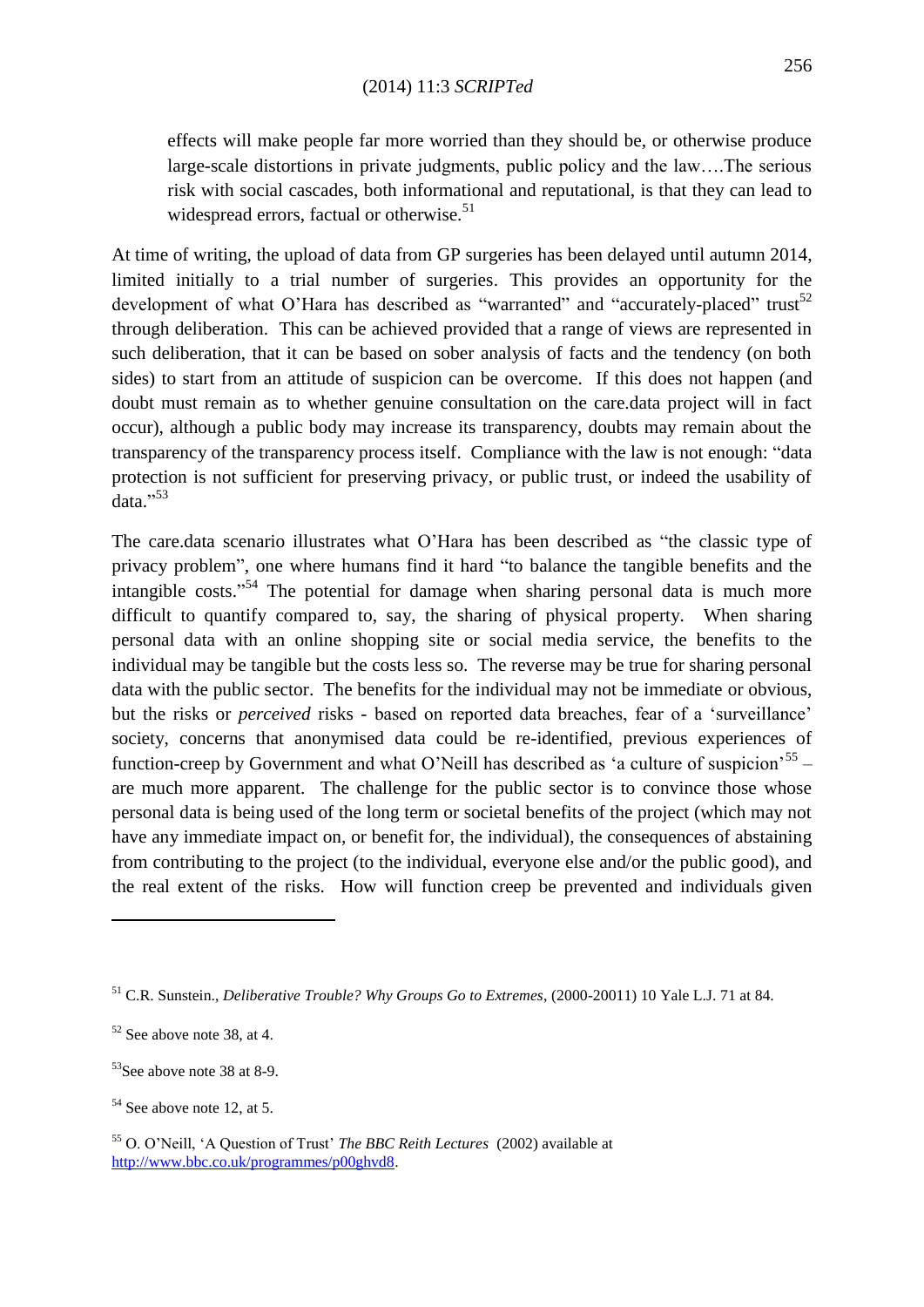sufficient knowledge and choice over different secondary uses of their data, while allowing public authorities appropriate flexibility in the use of data? As care.data demonstrated, a particularly important risk factor in many data sharing scenarios is the risk of re-identification of anonymised data.

# **4. Trust, Risk and Anonymisation**

Wacks described anonymity as "an important democratic value"<sup>56</sup> as anonymity aids and promotes values such as privacy and free speech. Anonymisation<sup>57</sup> releases the data controller from compliance with the data protection principles of EU law.<sup>58</sup> Anonymisation is important as it enables secondary use of personal data while minimising the privacy risk to individuals. This aspect of anonymisation will be explored further.

A number of studies indicate that the public"s attitude towards anonymisation (in the context of data sharing) is relatively positive.<sup>59</sup> The Health Data Exploration Project explored the barriers to using personal health data for research from individuals who track the data about their own health (using wearable devices, mobile apps and social media). $60$  Anonymity was 'very' or 'extremely' important to  $67\%$  of participants.<sup>61</sup> But anonymisation cannot alleviate all concerns about the security of personal data, because it is not a clear-cut, one-size-fits-all concept. It requires organisations to think about sufficiently anonymising the data, but also to think about how to retain "data utility."<sup>62</sup> Determining whether personal data has been effectively anonymised involves an assessment of risk in order to ensure, as the UK"s Information Commissioner advises, that the risk is "remote."<sup>63</sup> For instance using

**.** 

 $61$ See above note 60, 14.

<sup>56</sup> See above note 1, at 24

 $57$  That is converting personal data into anonymised form in such a way that a living individual can no longer be identified from it (taking into account all the means likely reasonably to be used by anyone receiving the data)

<sup>58</sup> Recital 26 of the *European Data Protection Directive* (95/46/EC) "whereas the principles of protection shall not apply to data rendered anonymous in such a way that the data subject is no longer identifiable".

<sup>59</sup> Such as NHS Information Authority in conjunction with The Consumers" Association *Share with care! People"s views on consent and confidentiality of patient information* Birmingham, NHS Information Authority (2002); Stone et al "Sharing patient data: competing demands of privacy, trust and research in primary care" (2005) 55(519) *BMJ* 783-789.

<sup>60</sup> Health Data Exploration project, *Personal Data for the Public Good, New Opportunities to Enrich Understanding of Individual and Population Health,* Final Report (March 2014).

<sup>62</sup> E. Mackey, M. Ellio, "Understanding the Data Environment", (Fall, 2013) 20(1) *XRDS* 37- 39, at 38.

<sup>63</sup> Information Commissioner"s Office, *Anonymisation: managing data protection risk code of practice* (November 2012), at 16.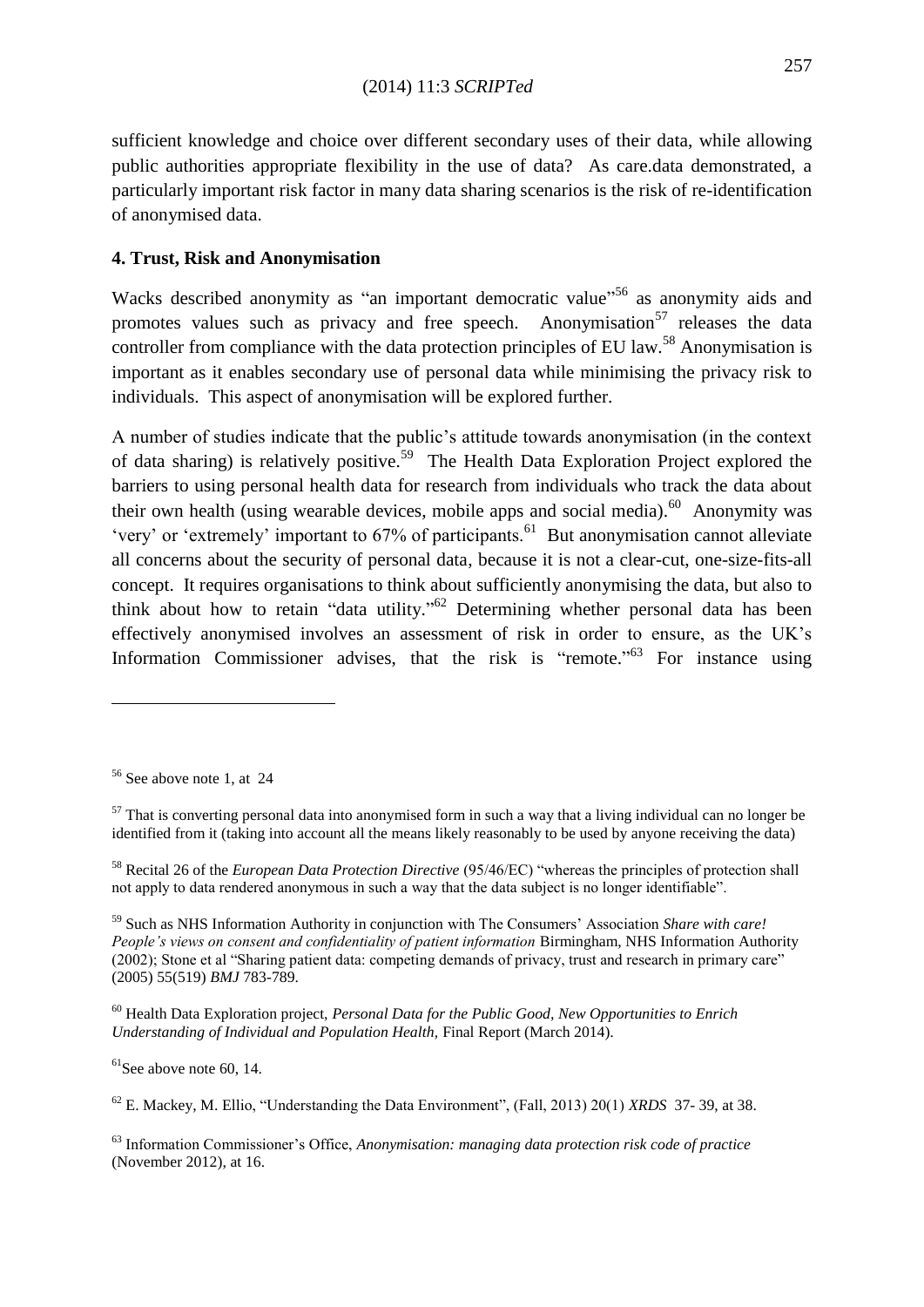pseudonymised data<sup>64</sup> may create a higher risk of re-identification, although as the ICO pointed out, this does not mean that effective anonymisation through pseudonymisation is impossible.<sup>65</sup> The use of pseudonymisation was one of the main areas of concern in relation to the care.data project, linked with fears around hacking and the transfer of the data to bodies that may have a vested interest in re-identification.<sup>66</sup>

Paul Ohm has argued that "re-identification science exposes the promise made by [privacy/data protection] laws - that anonymization protects privacy - as an empty one."<sup>67</sup> Ohm highlighted "release-and-forget" anonymization, with generalised rather than suppressed identifiers, as of concern, particularly as other "data fingerprints" such as search queries or social media postings can be combined with anonymized data to attempt reidentification.<sup>68</sup> Sweeney et al highlighted the absence of awareness that there is a risk of reidentification as of concern:

…sharing information about sexual abuse, abortions or depression medication may be liberating for one person yet harmful for another. Further, if the information is shared without the explicit appearance of name or address, a person may be more likely to share the information publically because of the false belief she is anonymous.<sup>69</sup>

Others disagree with Ohm"s pessimistic view of re-identification. In her 2013 guidance, Ann Cavoukian restated her opinion that re-identification "is not an easy or trivial task" and that the most significant privacy risks arise from ineffectively de-identified data. Commenting on Big Data, she said: "As masses of information are linked across multiple sources it becomes

 $65$  See note 63 above, at 21.

 $\overline{a}$ 

<sup>68</sup> *Ibid* at 1723.

<sup>69</sup> L. Sweeney, A. Abu, J. Winn, *Identifying Participants in the Personal Genome Project by Name* (Harvard College, Cambridge, Massachusetts, 2013) at 1.

<sup>&</sup>lt;sup>64</sup> See note 63 above, at 51 which states "Pseudonymisation is described by the ICO's Code as 'De-identifying data so that a coded reference or pseudonym is attached to a record to allow the data to be associated with a particular individual without the individual being identified."

<sup>&</sup>lt;sup>66</sup> The HSCIC website explains that "The information collected from GP records will be linked to information that the organisation holds from hospital records. Once the information has been linked together, the details that identify you, such as your date of birth and postcode, will be removed and replaced by a reference number. This is known as pseudonymisation. This data is also referred to as "potentially identifiable" as there is a small risk that you could be identified. For example, if someone already knew that you had a rare disease and there was only one person in your area who had that disease, then they may realise the information relates to you even though your identifiers are not included." [http://www.hscic.gov.uk/article/3918/How-information-collected](http://www.hscic.gov.uk/article/3918/How-information-collected-from-GP-records-for-caredata-will-be-used-and-shared)[from-GP-records-for-caredata-will-be-used-and-shared](http://www.hscic.gov.uk/article/3918/How-information-collected-from-GP-records-for-caredata-will-be-used-and-shared) (last accessed 20 March 2014).

<sup>67</sup> P. Ohm, *Broken Promises of Privacy: Responding to the Surprising Failure of Anonymization*, (2010) 57 [UCLA Law Review 1701 a](http://papers.ssrn.com/sol3/papers.cfm?abstract_id=1450006##)t 1704.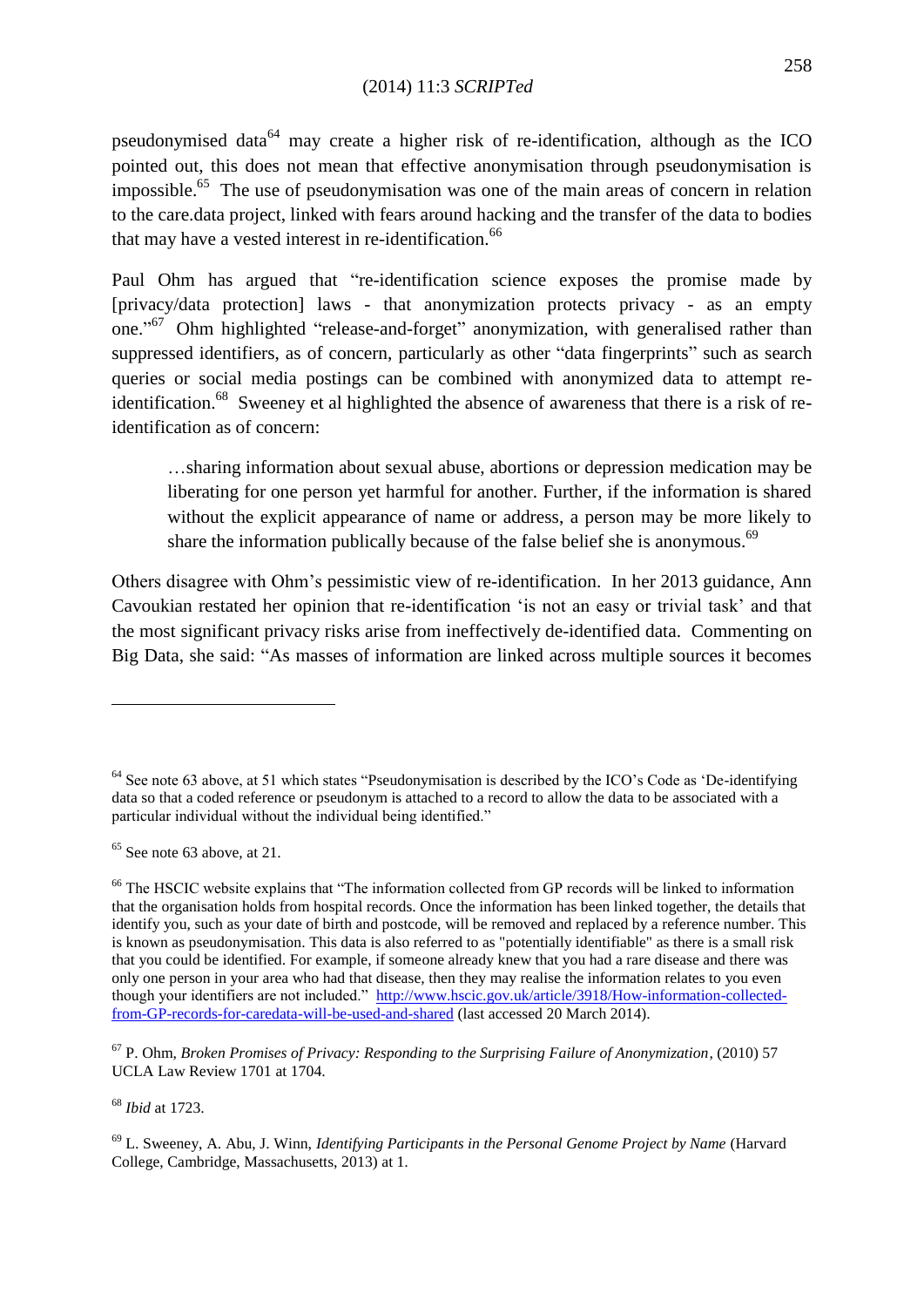more difficult to ensure the anonymity of the information."<sup>70</sup> On the other hand, Big Data could make de-identification easier to achieve: "Smaller datasets are more challenging to deidentify as it is easier to be unique in a small dataset."<sup>71</sup>

Who we believe and how we assess the risk of re-identification in any particular circumstance may well be influenced by who we trust: "…our views of the facts about big risks are often prompted by our politics and behaviour, even as we insist that the rock on which we build our beliefs is scientific and objective, not the least bit personal."<sup>72</sup> A recent study examined how much trust the participants had in information provided by certain categories of people.<sup>73</sup> Information provided by scientists was the most trusted (28% trusted the information "a great deal", 46% "a fair amount", compared to politicians: 1% "a great deal", 7% "a fair amount"). And so it might be expected that scientific anonymisation studies would increase public (and decision-maker's) understanding of the risks of re-identification. It seems that the opposite may sometimes be the case.

Trust cannot fail to be affected by what Daniel Barth-Jones has described as "anxietyinducing media storms" over recent re-identification research and demonstration attacks, many of which, Barth-Jones argued "particularly because of the way their results have been reported to the public, serve to inherently distort the public's (and, perhaps, policy-maker's?) perceptions of the likelihood of 'real-world' re-identification risks."<sup>74</sup> He also commented on the impact of fear on the ability to assess risk rationally: "when a re-identification attack has been brought to life, like some Frankenstein monster, our assessment of the probability of it actually being implemented in the real-world may subconsciously become 100 percent, which is highly distortive of the true risk/benefit calculus that we face."<sup>75</sup>

**.** 

<sup>74</sup> D.C. Barth-Jones, *Public Policy Considerations for Recent Re-Identification Demonstration Attacks on Genomic Data Sets: Part 1* (Re-Identification Symposium) available at [http://blogs.law.harvard.edu/billofhealth/2013/05/29/public-policy-considerations-for-recent-re-identification](http://blogs.law.harvard.edu/billofhealth/2013/05/29/public-policy-considerations-for-recent-re-identification-demonstration-attacks-on-genomic-data-sets-part-1-re-identification-symposium/)[demonstration-attacks-on-genomic-data-sets-part-1-re-identification-symposium/](http://blogs.law.harvard.edu/billofhealth/2013/05/29/public-policy-considerations-for-recent-re-identification-demonstration-attacks-on-genomic-data-sets-part-1-re-identification-symposium/) (last accessed 20 March 2014).

<sup>75</sup> *Ibid*.

<sup>70</sup> A. Cavoukian, Information & Privacy Commissioner Ontario, Canada, *Looking Forward – De-identification Developments – New Tools, New Challenges* (May 2013), at 11 available at <http://www.privacybydesign.ca/content/uploads/2013/05/de-identifcation-developments.pdf> (last accessed 26 March 2014).

<sup>71</sup> *Ibid,* at 12.

<sup>72</sup> M. Blastland and D. Spiegelhalter, *The Norm Chronicles*, Profile Books (London: 2013) at 110.

 $^{73}$  Ipsos MORI Public Understanding of Statistics, Topline Results, Fieldwork: 9th – 15th April 2013.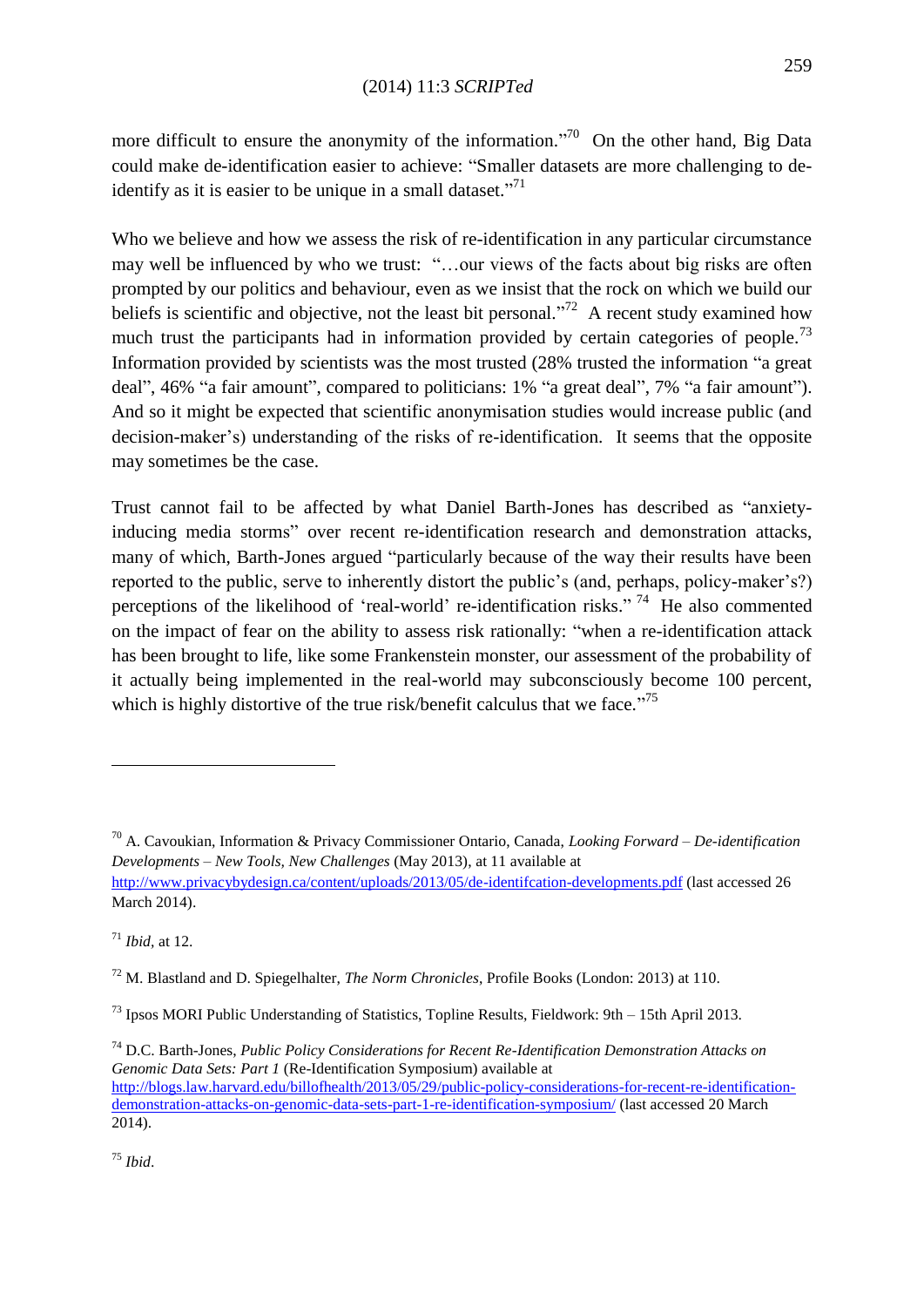Lagos and Polenetsky point out that none of the published attacks have occurred using nonpublic databases.<sup>76</sup> To maintain acceptable standards, they advocate a two-layer approach – technical de-identification combined with administrative safeguards (such as internal administrative and physical controls, and contractual and legal protections) – arguing that this significantly minimises potential privacy harms. In the care.data debate, the existence of administrative safeguards tended to be dismissed by those critical of the project, commonly on the basis of past data breaches in the health sector.<sup>77</sup>

It should be of concern that the debate around re-identification of anonymised personal data tends to sway between *it"s so easy that my toddler could do it*, to *trust us, there"s nothing to worry about* with the reality being somewhere in between and context-dependent. This may be a manifestation both of the conceptual quality of privacy (resulting in difficulty articulating the privacy harms)<sup>78</sup> and of the risk-based nature of anonymisation: "The underlying issue is the risk-utility trade-off, and its assessment is inherently imprecise, with a host of difficult to quantify factors. This can be daunting for an organisation that is embarking on a data sharing process."<sup>79</sup> The temptation may be to downplay risks and simplify technical explanations in an attempt to reassure whereas "people need full information and guidance for action, rather than just reassurance, and their concerns must be taken seriously.'80

# **5. Empirical study: Attitudes to sharing personal data with the public sector – an exploratory research project**

Empirical work has been described as "an essential component of governments' efforts to ensure and retain public trust in transparency."<sup>81</sup> With this in mind, the aim of this study was to explore attitudes to sharing personal data with the public sector, in particular, attitudes towards local councils, central government and the NHS and focussing on locational data, minor personal ailments and detailed medical history.

<sup>76</sup> Y. Lagos and J. Polonetsky, "Public vs. Nonpublic Data, The Benefits of Administrative Control", (2013) 66 *Stanford Law Review Online* 103.

<sup>77</sup> See note 46 above.

<sup>78</sup> See note 7 above at 480.

<sup>79</sup> D. Smith, P. Singleton, M. Elliot, D. Kalra, *The risks involved in care.data"s anonymisation system*, StatsLife (24 March 2014) available a[t http://www.statslife.org.uk/opinion/1296-the-risks-involved-in-care-data-s](http://www.statslife.org.uk/opinion/1296-the-risks-involved-in-care-data-s-anonymisation-system)[anonymisation-system](http://www.statslife.org.uk/opinion/1296-the-risks-involved-in-care-data-s-anonymisation-system) (last accessed 26 March 2014).

 $80$  See note 72 above, at 119.

<sup>&</sup>lt;sup>81</sup> See note 38 above at 1.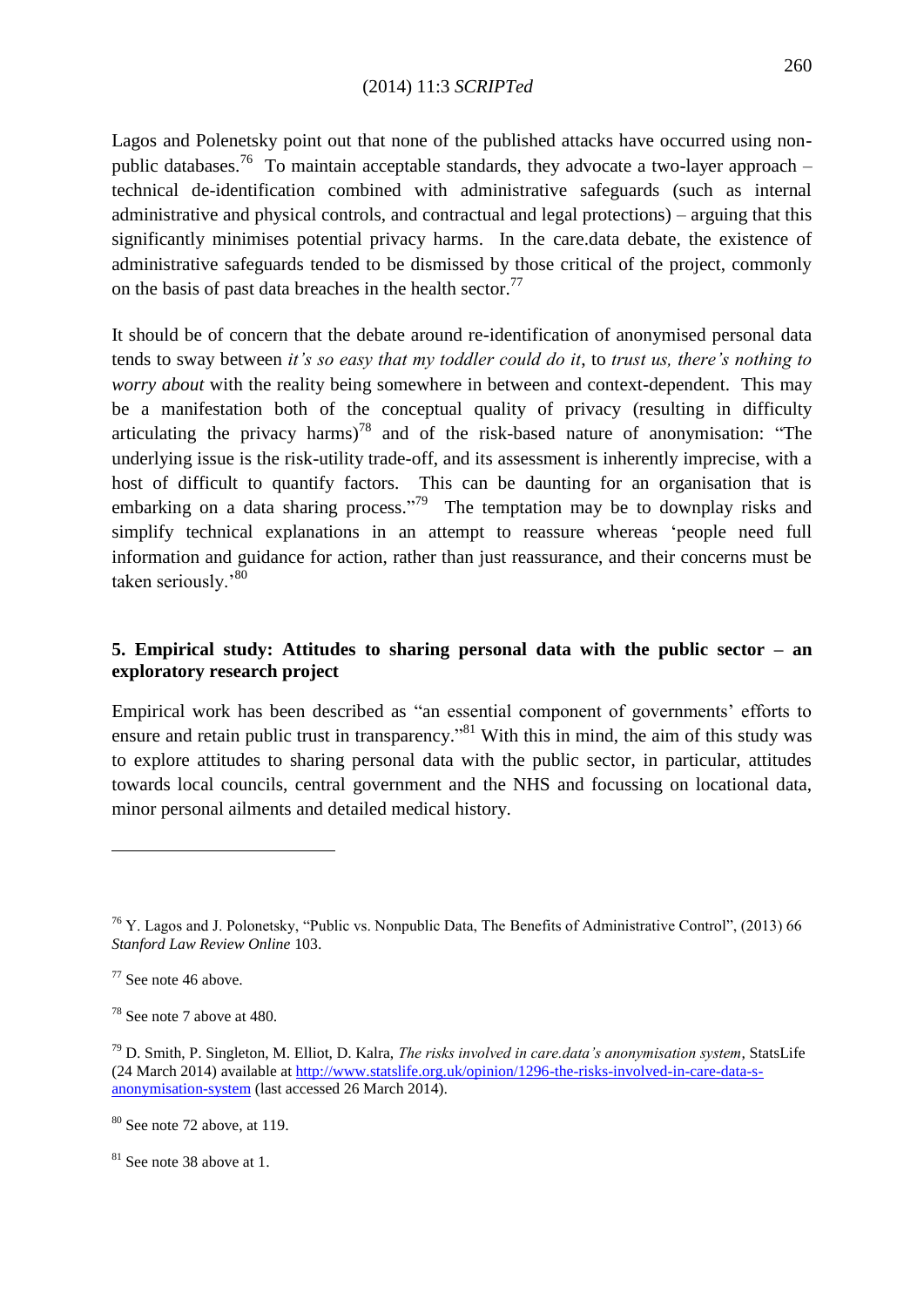# *5.1 Participants*

Table 1

A sample of 131 adults took part in the study (between May and July 2013). 73% were female ( $N = 95$ ) and 2% did not state their gender ( $N = 3$ ). The frequencies and percentages of each age group are shown in Table 1. Medical professionals accounted for 17% of responses ( $N = 22$ ) with their responses not being significantly different from those of others. Participants were recruited via self-selected sampling, with questionnaires being available in a NHS hospital reception and online.

| Frequency and Percentage of Age |                |            |  |  |  |  |
|---------------------------------|----------------|------------|--|--|--|--|
|                                 | Frequency      | Percentage |  |  |  |  |
| 18-24                           | 21             | 16%        |  |  |  |  |
| $25 - 34$                       | 29             | 22.1%      |  |  |  |  |
| 35-44                           | 21             | 16%        |  |  |  |  |
| 45-54                           | 28             | 21.4%      |  |  |  |  |
| 55-75                           | 28             | 21.4%      |  |  |  |  |
| <b>Not</b>                      | $\overline{4}$ | 3.1%       |  |  |  |  |
| Defined                         |                |            |  |  |  |  |
| Total                           | 131            | 100%       |  |  |  |  |

# *5.2 Materials*

A 102 item questionnaire was compiled, both in paper and electronic formats. Questions focused on participant"s opinions on: providing location and medical information to local councils, the central government and the NHS; how personal data was used by public organisations; anonymised data and privacy terms and conditions (not discussed here), and demographic information.

# *5.3 Procedure*

Following receipt of NHS Ethics and R&D approval, printed questionnaires made available within Hampshire Hospitals NHS Foundation Trust's outpatients department and the online version was also advertised on the University of Winchester"s internal university website and via social media. Participants completed the questionnaire without the aid of researchers. Electronic copies were submitted online upon completion and physical copies were given to NHS staff to be returned to the researchers.

# *5.4 Limitations*

Certain aspects of the current study, which limit how the findings can be applied to the wider population, must be addressed. As this was an exploratory study, with 131 participants, the results cannot be generalised to a wider population. The participants were self-selecting and therefore it is possible that there were more participants with a personal interest or knowledge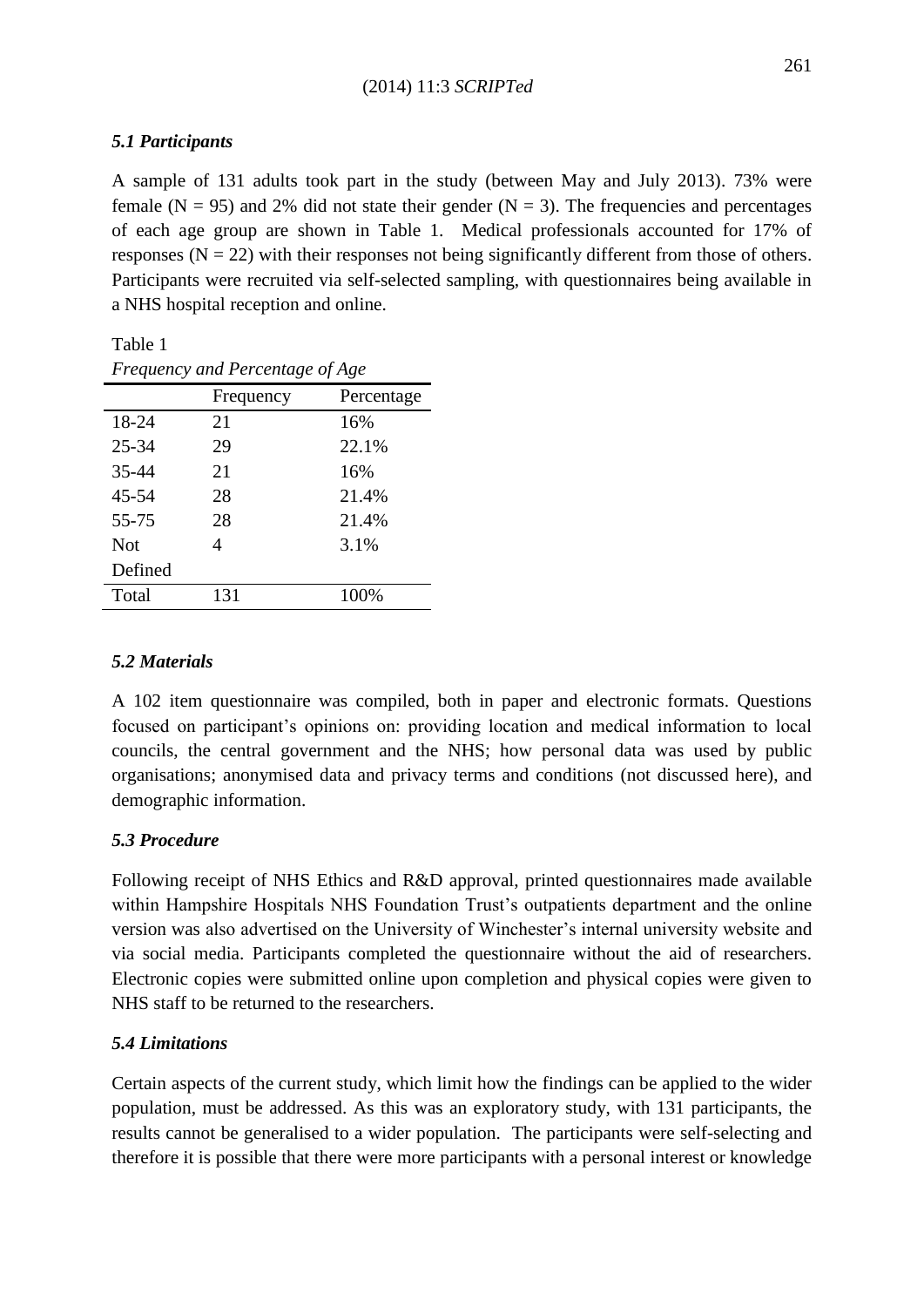of privacy issues than would be found in the general population. Nationality was asked for but no more specific geographical information was requested. As such it cannot be known how representative the views are of different regions of the UK. 51% of participants had received medical treatment from a GP or hospital recently; although this appeared to make little difference to attitudes towards sharing of medical data, it may have been the case that recent treatment resulted in a bias either in favour or against the NHS depending on personal experiences.

Previous research has found significant differences between individuals" expressed privacy concerns, and their willingness to share personal data with companies and organisations (known as the "privacy paradox"). <sup>82</sup> The privacy paradox has been found to apply to locational data, whereby there was no correlation between stated views on privacy and behaviour.<sup>83</sup> As such, the findings of questions in the current study, which asked how comfortable participants would be with providing their data to public sector organisations and data being used in various ways, may not be informative of how participants would behave in real world situations.

# *5.5 Results*

1

# *5.5.1 "Providing information about yourself to these types of public sector organisations"*

The current study was interested in investigating how comfortable people were with sharing their data with specified public sector bodies. The response rates for "very" and "fairly comfortable" are displayed in Table 2. A series of Wilcoxon Matched Pairs tests were performed to compare how comfortable participants were with sharing different types of data with a local council, the central government and the NHS (with a Bonferroni correction of .006). Participants were found to be significantly more comfortable with providing locational, minor aliment and detailed health history to the NHS than both local council and central government (p<.001), and significantly more comfortable providing location information to their local council than the central government ( $p < .001$ ).

<sup>82</sup> P.A. Norber, D.R. Horne, & D.A. Horne "*The privacy paradox: Personal information disclosure intentions versus behaviors"* (2007) 41(1) *The Journal of Consumer Affairs* 100-126.

<sup>&</sup>lt;sup>83</sup> A. M. Zafeiropoulou, D.E. Millard, C. Webberand K. O'Hara, "Unpicking the privacy paradox: can structuration theory help to explain location-based privacy decisions?" in, *ACM Web Science* 2013 (WebSci '13), *Paris, France*, *02 - 04 May 2013.*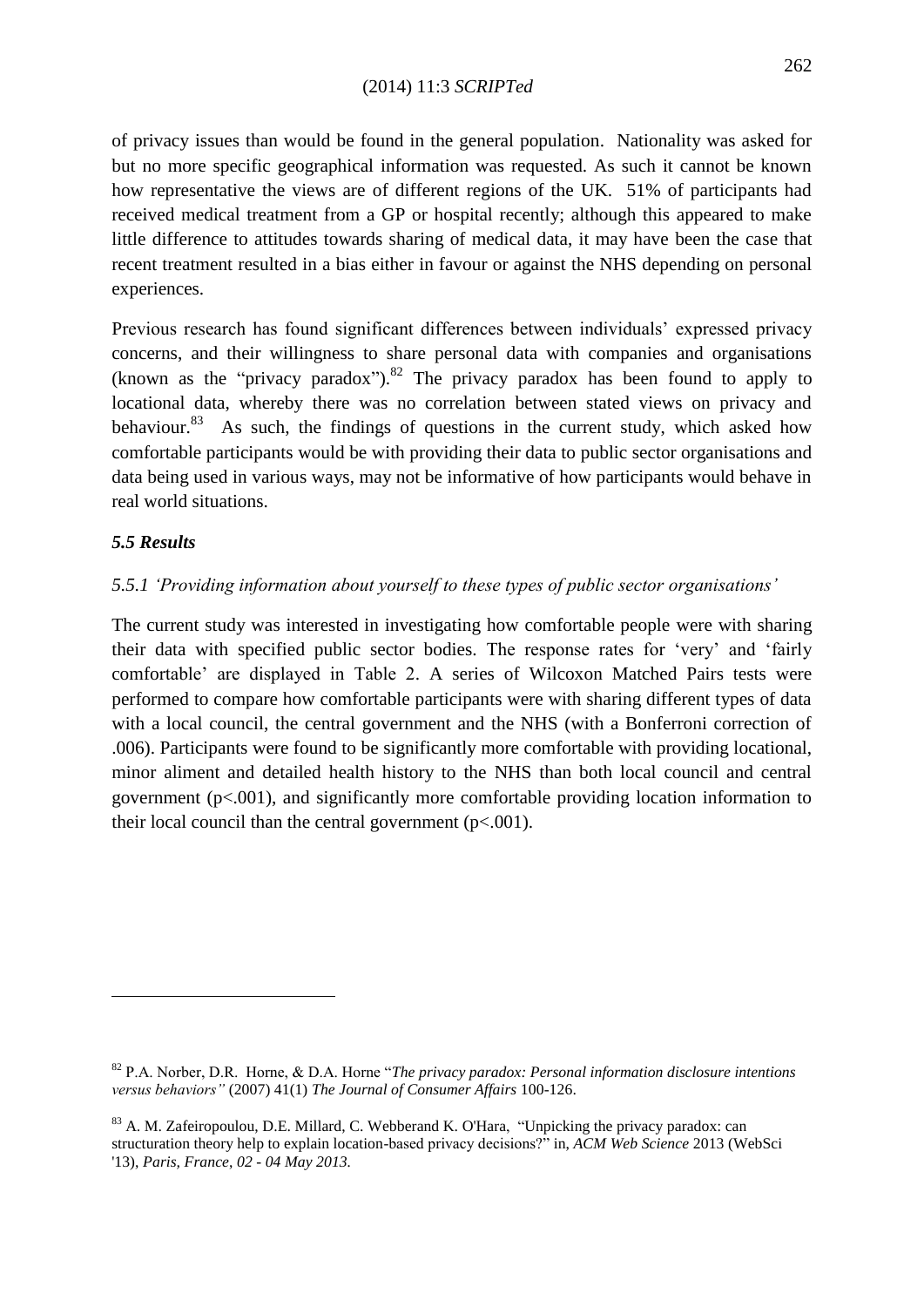Table 2

*Combined "Very Comfortable" and "Fairly Comfortable" response percentages for providing organisations with personal information*.

| Location Information |            |            | Minor       | Personal   | Aliment    | Detailed Health History |            |            |
|----------------------|------------|------------|-------------|------------|------------|-------------------------|------------|------------|
|                      |            |            | Information |            |            |                         |            |            |
| Local                | Central    | <b>NHS</b> | Local       | Central    | <b>NHS</b> | Local                   | Central    | <b>NHS</b> |
| Council              | Government |            | Council     | Government |            | Council                 | Government |            |
| 53%                  | 38%        | 65%        | 24%         | 21%        | 86%        | 12%                     | 3%         | 85%        |

A series of Wilcoxon Matched Pairs tests revealed that people were significantly more comfortable providing locational and medical information to the NHS, rather than local council or central government. Other research has found high levels of trust in the health sector: *Health Which*?<sup>84</sup> reported that patients were generally comfortable to have their basic record shared within the NHS for treatment purposes, and Eurobarometer found that 83% of those surveyed indicated that they trust health institutions with their data<sup>85</sup>. This is reflected very strongly in the current findings, with over 85% of participants expressing that they are comfortable with providing the NHS with their medical data.

65% of participants said they would be comfortable providing the NHS with their locational data, information that has no immediate or obvious use for medical purposes. It was also found that participants were significantly more comfortable with providing local councils with locational information than central government.

# *5.5.2 The impact of data breaches*

**.** 

There have been numerous instances where unwarranted disclosures of personal data have occurred in the health sector resulting in enforcement action by the Information Commissioner's Office (ICO).<sup>86</sup> The ICO has reported that 137 data breach incidents occurred in the health sector in the second quarter of 2013, the highest of any sector (though as the ICO itself points out though, NHS organisations are required to self-report potential

[http://www.providersedge.com/ehdocs/ehr\\_articles/The\\_Public\\_View\\_on\\_EHR.pdf](http://www.providersedge.com/ehdocs/ehr_articles/The_Public_View_on_EHR.pdf) (last accessed 26 March 2014).

<sup>84</sup> Health Which? NHS National Programme for Information Technology *The public view on electronic health records* (7 October 2003), at 14 available at

<sup>85</sup> Special Eurobaromater Report 359, *Attitudes on Data Protection and Electronic Identity in the European Union* (2011) available at http://ec.europa.eu/public\_opinion/archives/ebs/ebs 359\_en.pdf (last accessed 20 March 2014).

<sup>&</sup>lt;sup>86</sup> For instance, the monetary penalty notice of £200,000 issued to NHS Surrey, available at <http://www.bbc.co.uk/news/technology-23286231> (12 July 2013) (last accessed 20 March 2014).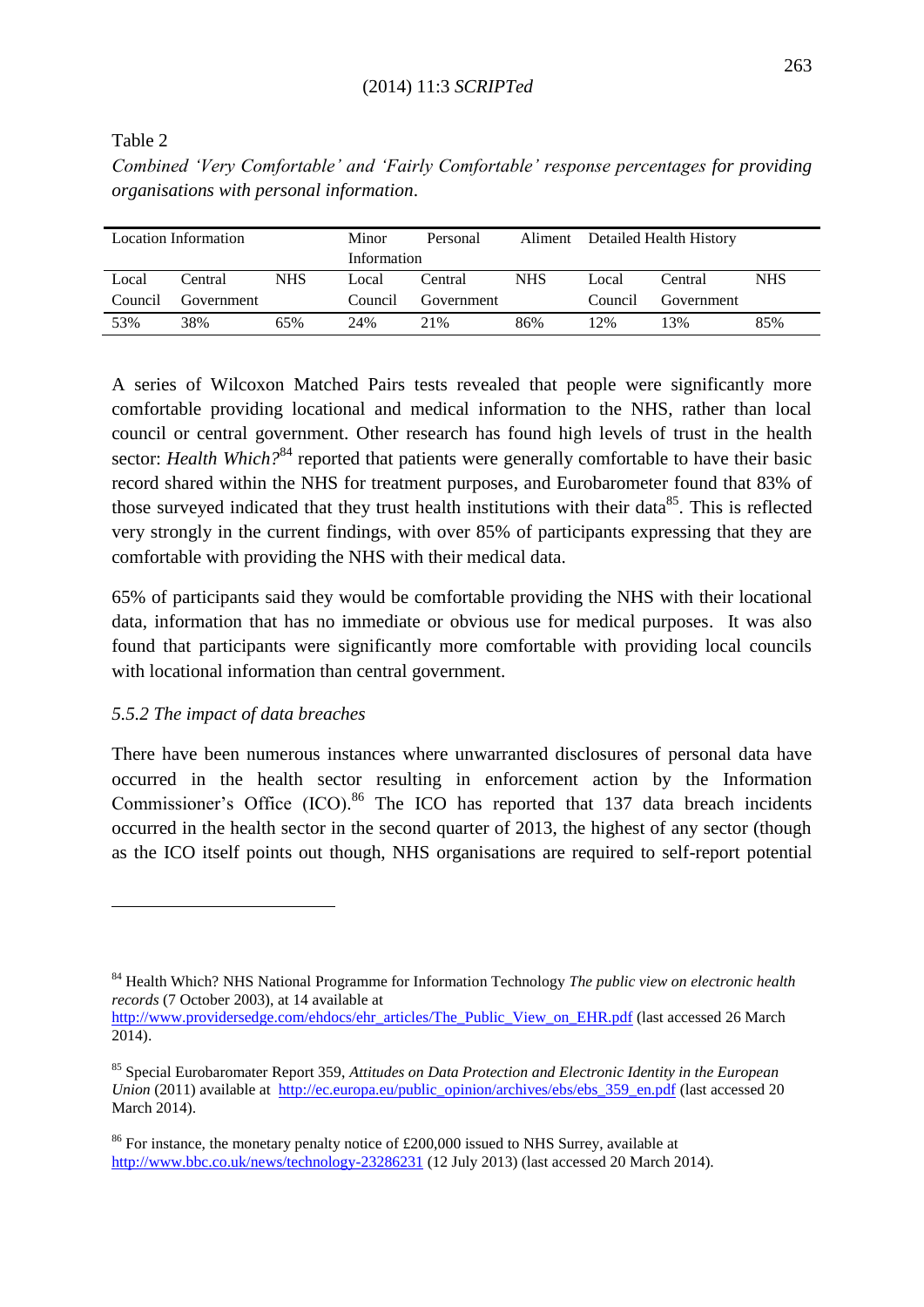data breaches). $87$  Only 8% of participants in the current study expressed willingness to share personal data after a security breach, one participant commenting that "*I am more concerned over data security (i.e., breaches / loss of data by central and local government) than I am about deliberate sharing*." Yet they were most comfortable with providing the NHS with personal data despite this sector"s records on data breaches. These findings beg the questions – are the public aware of data breaches in the public sector? Or do people behave differently to their expressed views?

# *5.5.3 Comparison to websites and search engines*

The comparison of the current results against previous research conducted by IPSOS-Mori on behalf of Osborne Clarke<sup>88</sup> suggest that people are more comfortable providing websites and search engines with their medical information than the local or central government (see Table 3). When people provide websites or search engines with medical data, it is most likely that this is to investigate and locate information about an ailment, thus providing the individual with an immediate benefit perhaps not so apparent when providing data to central or local government. Is it the immediate benefit that results in these comfort levels or perhaps the level of control over the act of sharing?

# Table 3

1

*Combined "Very Comfortable" and "Fairly Comfortable" response percentages for providing organisations with personal information*. *Search Engines and Website data taken from Osborne Clarke"s study "The data gold rush: Growing and protecting your position in the data ecosystem"*

| Minor Personal Aliment Information |            |                | Detailed Health History |            |                |  |
|------------------------------------|------------|----------------|-------------------------|------------|----------------|--|
| Local Council                      | Central    | Search Engines | Local Council           | Central    | Search Engines |  |
|                                    | Government | & Websites     |                         | Government | & Websites     |  |
| 24%                                | 21%        | 52%            | 12%                     | 13%        | 22%            |  |

*5.5.3 Comfort with public sector organisations collecting, storing and using personal data anonymisation*

The response rates for "very" and "fairly comfortable" are displayed in Table 4. A series of Wilcoxon Matched Pairs tests were performed to compare how comfortable participants

<sup>&</sup>lt;sup>87</sup> Information Commissioner's Office, Data breach incidents for period 1 July - 30 September 2013, available a[thttp://www.ico.org.uk/enforcement/trends](http://www.ico.org.uk/enforcement/trends) (last accessed 20 March 2014).

<sup>88</sup> O. Clarke *"The data gold rush: Growing and protecting your position in the data ecosystem* (2012) available a[t http://www.osborneclarke.com/media/filer\\_public/4d/7f/4d7f52cb-d504-480d-a067-](http://www.osborneclarke.com/media/filer_public/4d/7f/4d7f52cb-d504-480d-a067-48e27a4b6be0/oc_digital_business_data_gold_rush_interactive_pdf_2013.pdf) [48e27a4b6be0/oc\\_digital\\_business\\_data\\_gold\\_rush\\_interactive\\_pdf\\_2013.pdf](http://www.osborneclarke.com/media/filer_public/4d/7f/4d7f52cb-d504-480d-a067-48e27a4b6be0/oc_digital_business_data_gold_rush_interactive_pdf_2013.pdf) (last accessed 20 March 2014).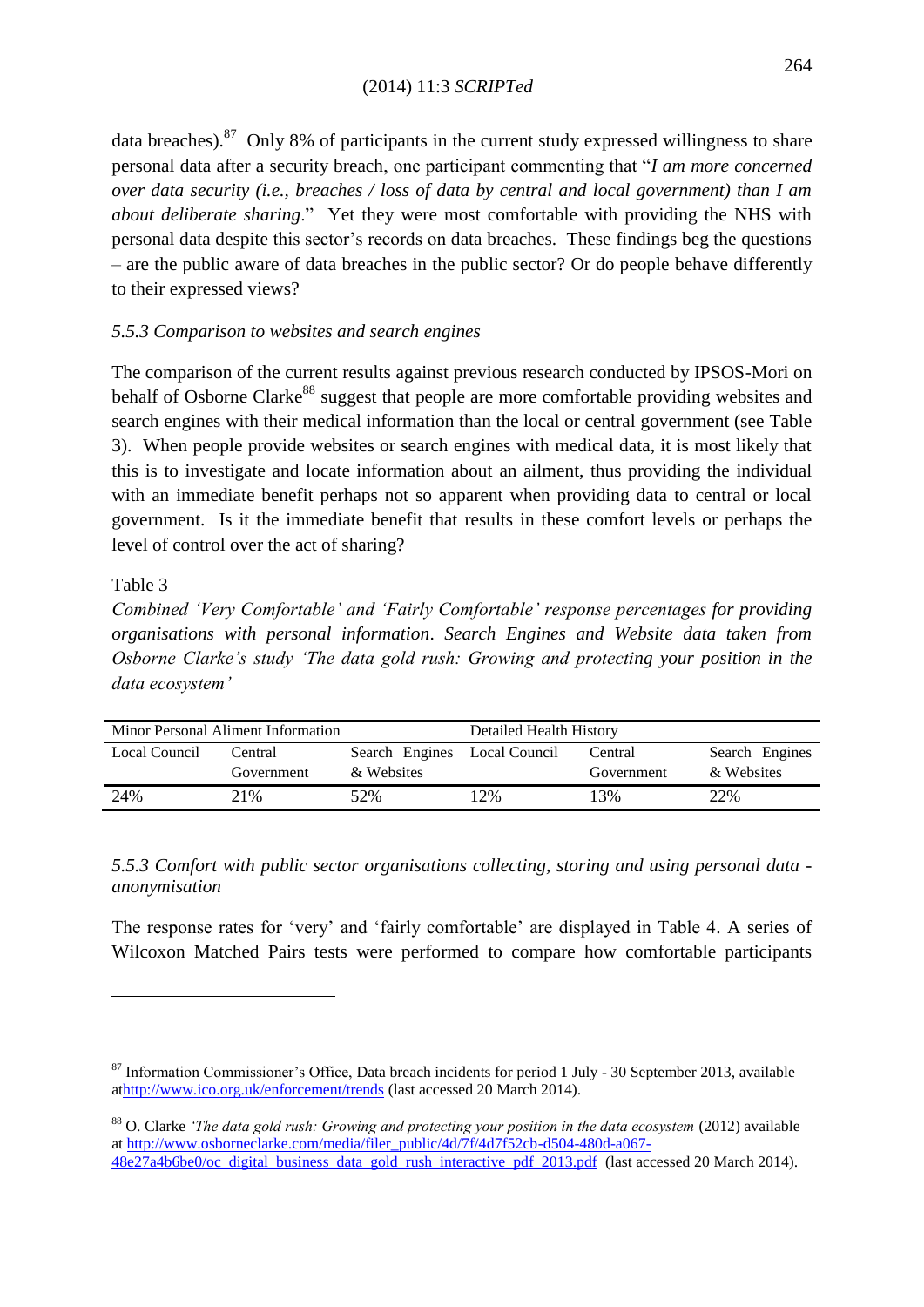would be with their data being collected, stored and used by local councils, central government and the NHS when anonymised and when identifiable (with a Bonferroni correction of 0.006). All comparisons were highly significant  $(p< 0.001)$  with an increase in very and fairly comfortable responses, with the exceptions of NHS minor aliment (p=.72) and major health history ( $p=32$ ) comparisons (see table 4).

Participants were significantly more comfortable with their data being collected, stored and used by local and central government when data was anonymised than if it was not. Participants were, however, only significantly more comfortable with the NHS collecting, storing and using their locational information if it was anonymised. No significant difference was found for minor personal aliment and for detailed health history in regards to the NHS. This, coupled with the finding that around a quarter of participants did not answer "comfortable" to the NHS collecting, storing and using personal medical information suggests that some other factor makes some people uncomfortable with the NHS storing medical data about themselves.

# Table 4

*Combined "Very Comfortable" and "Fairly Comfortable" response percentages for different public bodies collecting, storing and using personal information – anonymised and identifiable.*

|              | <b>Location Information</b> |                |         | Minor       | Personal    | Aliment    | Detailed Health History |             |            |
|--------------|-----------------------------|----------------|---------|-------------|-------------|------------|-------------------------|-------------|------------|
|              |                             |                |         | Information |             |            |                         |             |            |
|              | Local                       | Central        | $NHS^*$ | .ocal       | Central     | <b>NHS</b> | Local                   | Central     | <b>NHS</b> |
|              | $Count^*$                   | Government $*$ |         | $Count^*$   | Government* |            | $Count^*$               | Government* |            |
| Identifiable | 22%                         | 27%            | 48%     | 19%         | 17%         | 74%        | 8%                      | 11%         | 79%        |
| Anonymised   | 57%                         | 46%            | 66%     | 48%         | 48%         | 75%        | 44%                     | 45%         | 75%        |

\* *p < .001*

# *5.5.4 Comfort with public sector organisations sharing personal data - anonymisation*

The response rates for "very" and "fairly comfortable" are displayed in Table 5. A series of Wilcoxon Matched Pairs tests were performed to compare how comfortable participants would be with their data being shared by local councils, central government and the NHS when anonymised and when identifiable (with a Bonferroni correction of 0.006). All comparisons were highly significant  $(p<.001)$  with an increase in very and fairly comfortable responses.

Table 5

*Combined "Very Comfortable" and "Fairly Comfortable" response percentages for different public bodies sharing personal information - anonymisation.*

| <b>Location Information</b> |         |         | Minor       | Personal | Aliment | Detailed Health History |         |         |
|-----------------------------|---------|---------|-------------|----------|---------|-------------------------|---------|---------|
|                             |         |         | Information |          |         |                         |         |         |
| Local                       | Central | $NHS^*$ | ∟ocal       | Central  | $NHS^*$ | Local                   | Central | $NHS^*$ |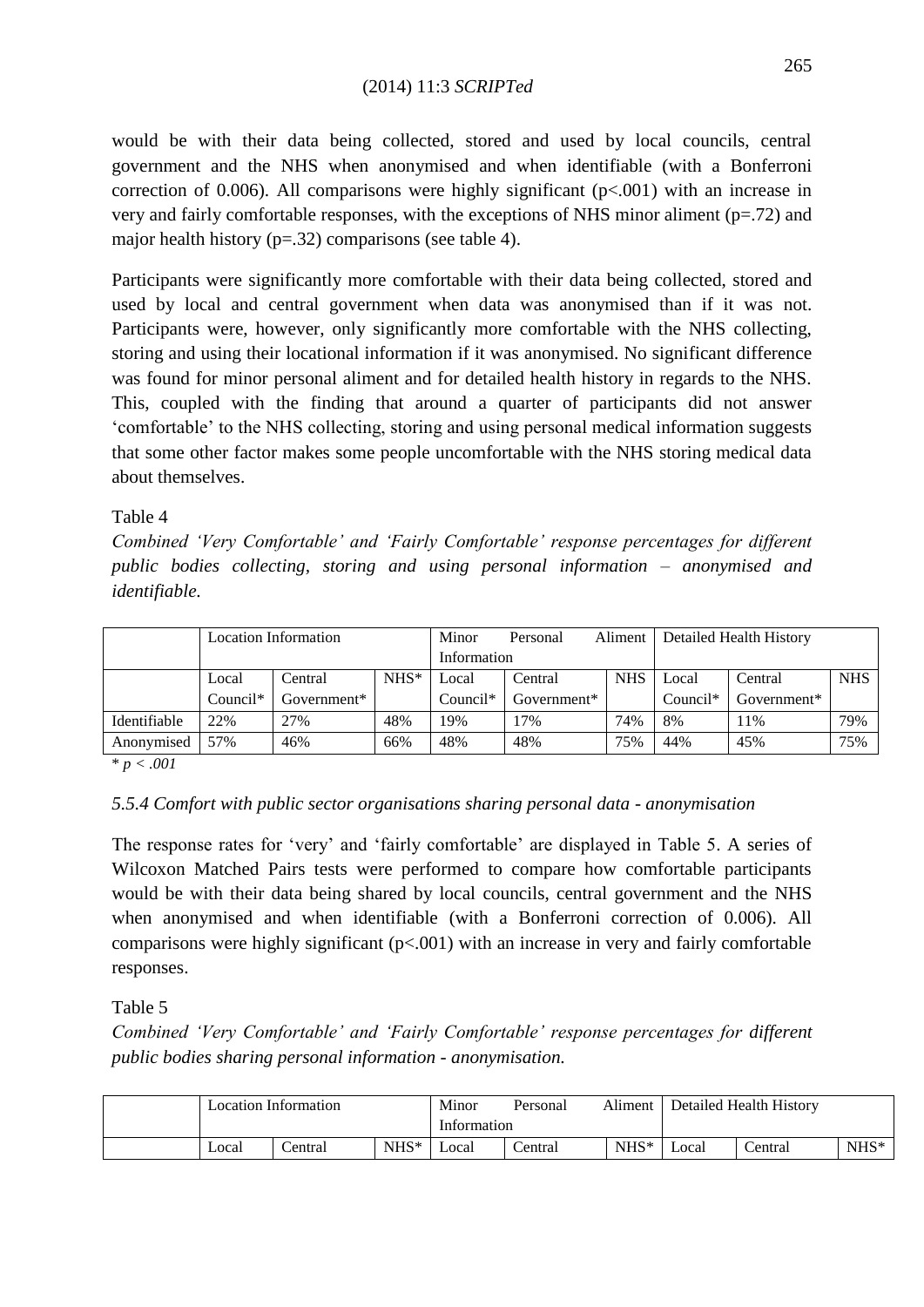|              | $1 +$<br>council* | Government* |     | $+1 +$<br>$\text{\degree}$ council* | Government* |     | $+1.5$<br>$\text{\_}$ ouncil <sup>*</sup> | Government* |     |
|--------------|-------------------|-------------|-----|-------------------------------------|-------------|-----|-------------------------------------------|-------------|-----|
| Identifiable | 7%                | 6%          | 20% | 3%                                  | 3%          | 22% | 2%                                        | 2%          | 22% |
| Anonymised   | 38%               | 38%         | 47% | 35%                                 | 34%         | 54% | 28%                                       | 31%         | 50% |

\* *p < .001*

Results again show higher levels of comfort with the local and central government sharing medical and locational data when anonymised. But comfort levels for anonymised data were still low (<40%). Participants were also significantly more comfortable with the NHS sharing personal data for location and medical data when it is anonymised. One participant said "*Most data to assist public services can be anonymised but I fear is not*." Another expressed the view that *"If my personal data was anonymised, I would answer 'very comfortable' [to different uses of data] as I believe that public sector orgs should only base their changes or improvements on factual data rather than 'finger in the air' responses"* with another commenting that "*Anonymised data should give enough information if it is collected correctly and still respoct (sic) an individual's right to privacy.*"

The above findings complement research carried out for the Scottish Government by IPSOS-Mori and the University of Edinburgh which found a significant level of concern amongst participants about the potential for hacking of, or unauthorised access to, personal data.  $89\,$  A "significant minority" of participants were sceptical about anonymisation, with their views "underpinned by consideration of high profile data losses and breaches, but also by the perceived ease with which commercial organisations in particular appear to come into possession of individuals' details for use in direct marketing campaigns."<sup>90</sup>

Overall, participants in the current study were more comfortable with their data being collected, stored and used than shared, in all organisation, data and anonymisation combinations. It is worth observing that the NHS received the most comfortable responses from those surveyed, regardless of the type of information or whether it was anonymised. This suggests that of people surveyed, more have a greater trust in the NHS handling their data than local or central government bodies despite the statistics regarding personal data breaches.

Comparing the response rates between Table 2 (providing organisations with personal information) and Table 4 (public bodies collecting, storing and using personal information) reveals that more people are comfortable with local and central government collecting, storing and using personal data (when anonymised) than providing them with the

<sup>&</sup>lt;sup>89</sup> S. Davidson., C. McLean, S. Treanor, M. Aitken, S. Cunningham-Burley, G. Laurie, C. Pagliari and N. Sethi,, *Public Acceptability of Data Sharing Between the Public, Private and Third Sector for Research Purposes* (Scottish Government Social Research, 2013) at 62.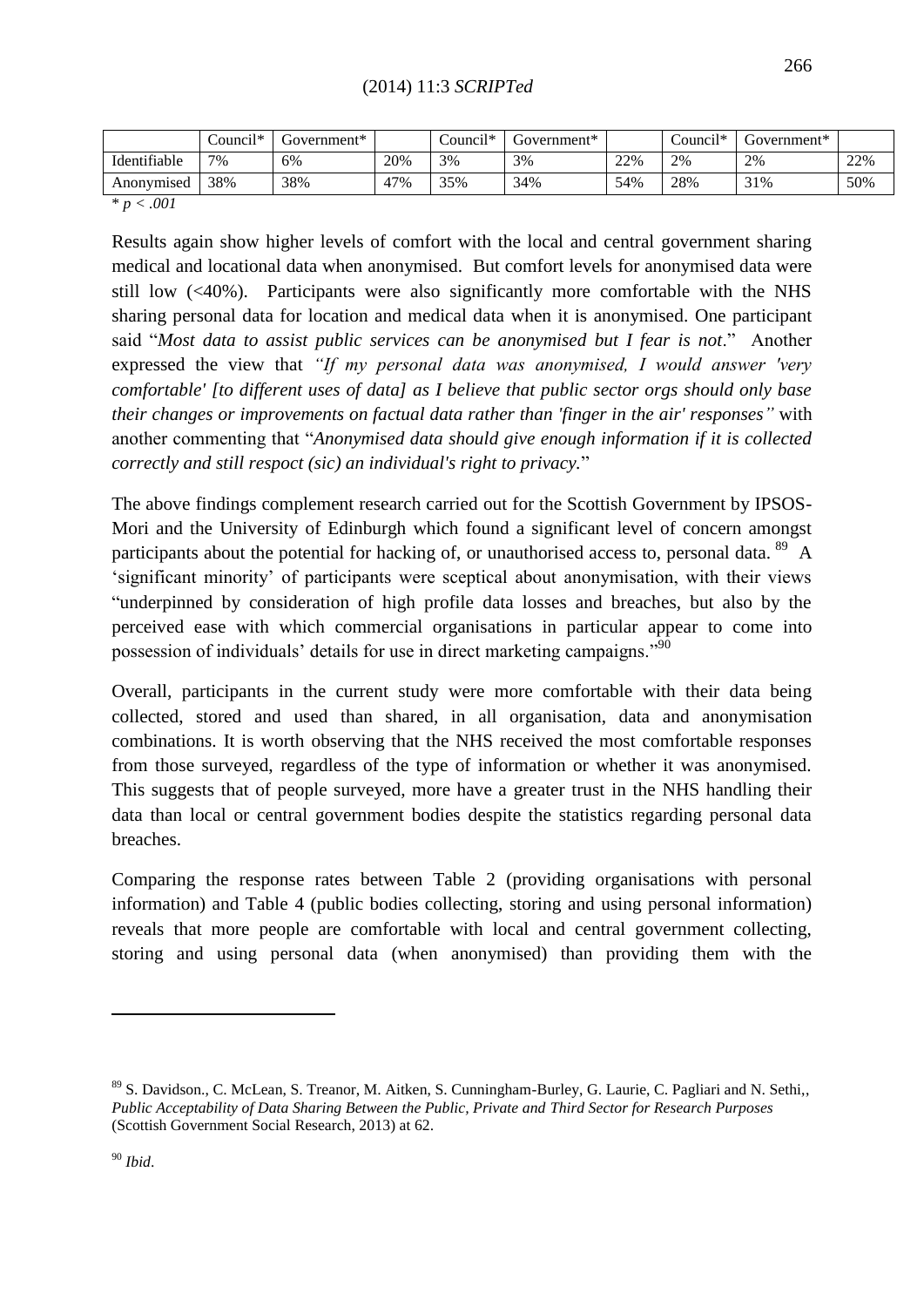information. More participants are comfortable providing the NHS with their health information than the NHS collecting, storing and using that information (when anonymised).

For nearly all organisation and type of personal data combinations, however, over half of participants did not state that they were comfortable with their data being shared when anonymised, suggesting that how data is used affects people"s comfort with their data being shared.

# *5.5.4 Comfort with personal data being used in different ways*

The survey asked about different purposes for data usage; the results have been grouped below using the following general categories: developing services, sharing, and crime and monitoring.

# Table 6

*Combined "Very Comfortable" and "Fairly Comfortable" response percentages for different public bodies using personal data for developing services*

|                                                                                        | Local Council | Central    | <b>NHS</b> |
|----------------------------------------------------------------------------------------|---------------|------------|------------|
|                                                                                        |               | Government |            |
| To improve delivery of public services                                                 | 67%           | 59%        | 85%        |
| To help the public sector create a new<br>service that will benefit society as a whole | 60%           | 58%        | 67%        |
| To provide me with an individual service<br>that will help me in my daily activities   | 61%           | 54%        | 76%        |
| To help the public sector plan for the<br>future                                       | 72%           | 64%        | 80%        |
| To help the public sector make money for<br>the benefit of public services             | 22%           | 23%        | 27%        |

Participants were more comfortable with their data being used to improve current services than creating a new service across all three organisations. Local councils received slightly more comfortable responses than central government (table 6).

Again, across all three public organisations, participants were more comfortable with their data being used to improve current services rather than providing themselves with a service that will help them specifically, suggesting an element of altruism or alternatively that people are less comfortable with an individual service due to the identification or profiling implications.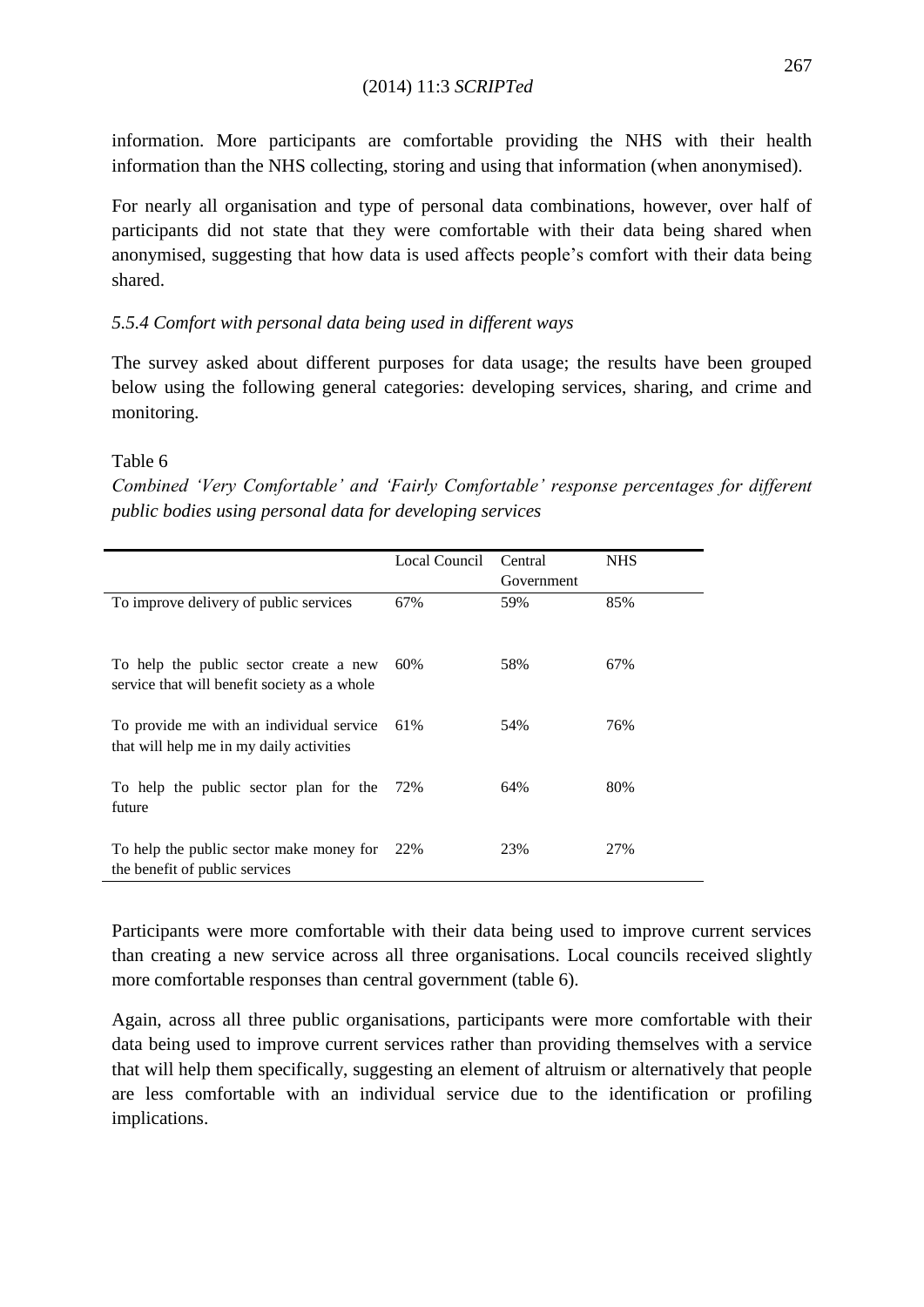The majority of participants were comfortable with their data being used to improve the delivery of public services and to help the public sector plan for the future, yet only around a quarter were happy with their data being used to help the public sector make money for public services. Osborne Clark's research $91$  found that even fewer people were comfortable with private organisations using personal data to generate money (7%).

Participants were also more comfortable with their data being used to improve services on a local council level than a central government level, although this difference was minimal in relation to creating a new service and generating money for the public sector.

# Table 7

*Combined "Very Comfortable" and "Fairly Comfortable" response percentages for different public bodies sharing personal data with other parties*

|                                                          | Local Council | Central    | <b>NHS</b> |
|----------------------------------------------------------|---------------|------------|------------|
|                                                          |               | Government |            |
| share with other public<br>To<br>sector<br>organisations | 27%           | 28%        | 32%        |
| To share with researchers                                | 34%           | 34%        | 50%        |
| To share with commercial organisations                   | 2%            | 8%         | 8%         |

Sharing of data with other public sector organisations was found to be generally unfavourable across all organisations investigated, with "comfortable" responses ranging from a quarter to a third of responses. This result supports previous findings from a New Zealand study, which found that far greater numbers of people were comfortable with their data being shared within a health organisation than shared with organisations external to the health organisation.<sup>92</sup>

Of the different sharing information questions, sharing data with researchers received the highest response rate, although it was only 50% for the NHS and lower for local council and central government (see Table 7). El Emam has argued that people are uncomfortable with their information being used for secondary purposes if people do not trust the organisation originally collecting the data.<sup>93</sup> The results of the current study support this proposition, as

 $91$  See note 88 above.

 $92$  R. Whiddett,, I. Hunter, J. Engelbrech,, & J. Handy, "Patients' attitudes towards sharing their health information" (2006) 75 *International Journal of Medical Informatics* 530-541.

 $93$  See note 49 above at 101.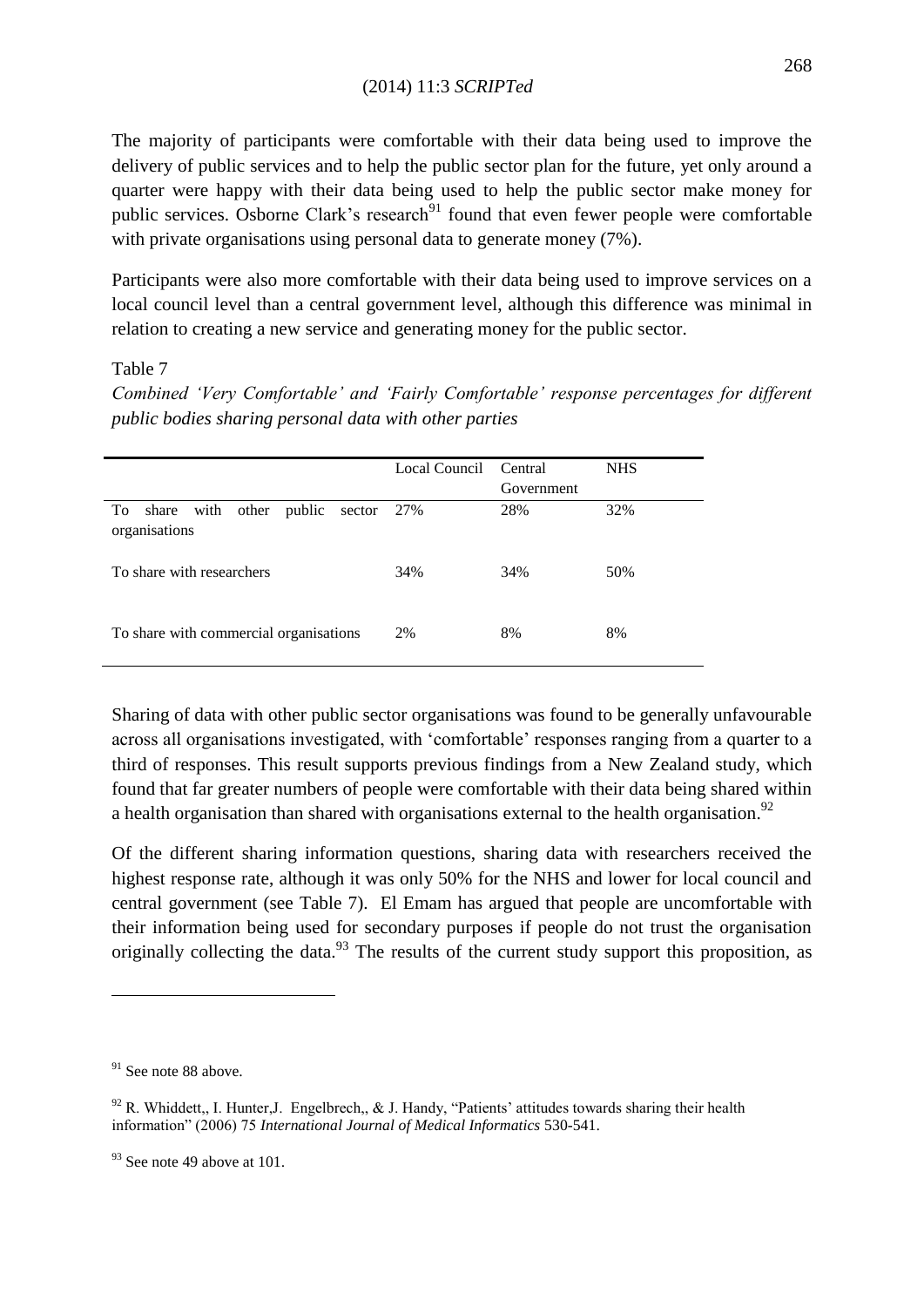the NHS generally received more comfortable responses than local or central government in this context. It is however worth pointing out again that only half of people surveyed said they would be comfortable with the NHS sharing their data with researchers. El Emam also commented that people "often cite privacy and confidentiality concerns and a lack of trust in researchers as reasons for not wanting their health information used for research."<sup>94</sup> It would be of interest to investigate whether the type of research being conducted would affect the comfort responses to this question. For example, would participants be more comfortable with the NHS sharing medical information with medical researchers rather than demographic researchers? Anonymisation may well also affect comfort levels relating to research. In a 2003 study conducted in the US, it was found that up to 86% of people surveyed were comfortable with their data being used in a health database of anonymised information for research, but only 35% were comfortable if the database contained identifiable data.<sup>95</sup> The recent Health Data Exploration project made similar findings: 78% of respondents answered "probably would" or "definitely would" when asked if they would be willing to share personal health data with researchers if anonymised.<sup>96</sup>

Sharing data with commercial organisations was met with few comfortable responses (all less than 10%). This is in line with previous research. A US study by Grimes-Gruczka and Gratzer<sup>97</sup> found that people were overwhelmingly against third parties gaining their health information, with 88% stating that they were not willing to share health data with advertisers or marketers. The Health Data Exploration project found that many participants would be more likely to share their data if they knew that it would be only be used for "public good research' with 13% of respondents mentioning an aversion to commercial or profit-making use of their data  $98$ 

<sup>&</sup>lt;sup>94</sup> See note 49 above at 101.

 $95$  N. Kass, M. Natowicz, S. Hull, et al. "The use of medical records in research: what do patients want?" (2003) 31 *Journal of Law, Medicine and Ethics* 429-433.

 $96$  See note 60 above at 13.

<sup>97</sup> T. Grimes-Gruczka, C. Gratzer, *The Institute for the Future Ethics Survey of Consumer Attitudes about Health Web Sites*, California Health Care Foundation (2000).

<sup>&</sup>lt;sup>98</sup> See note 60 above at 13.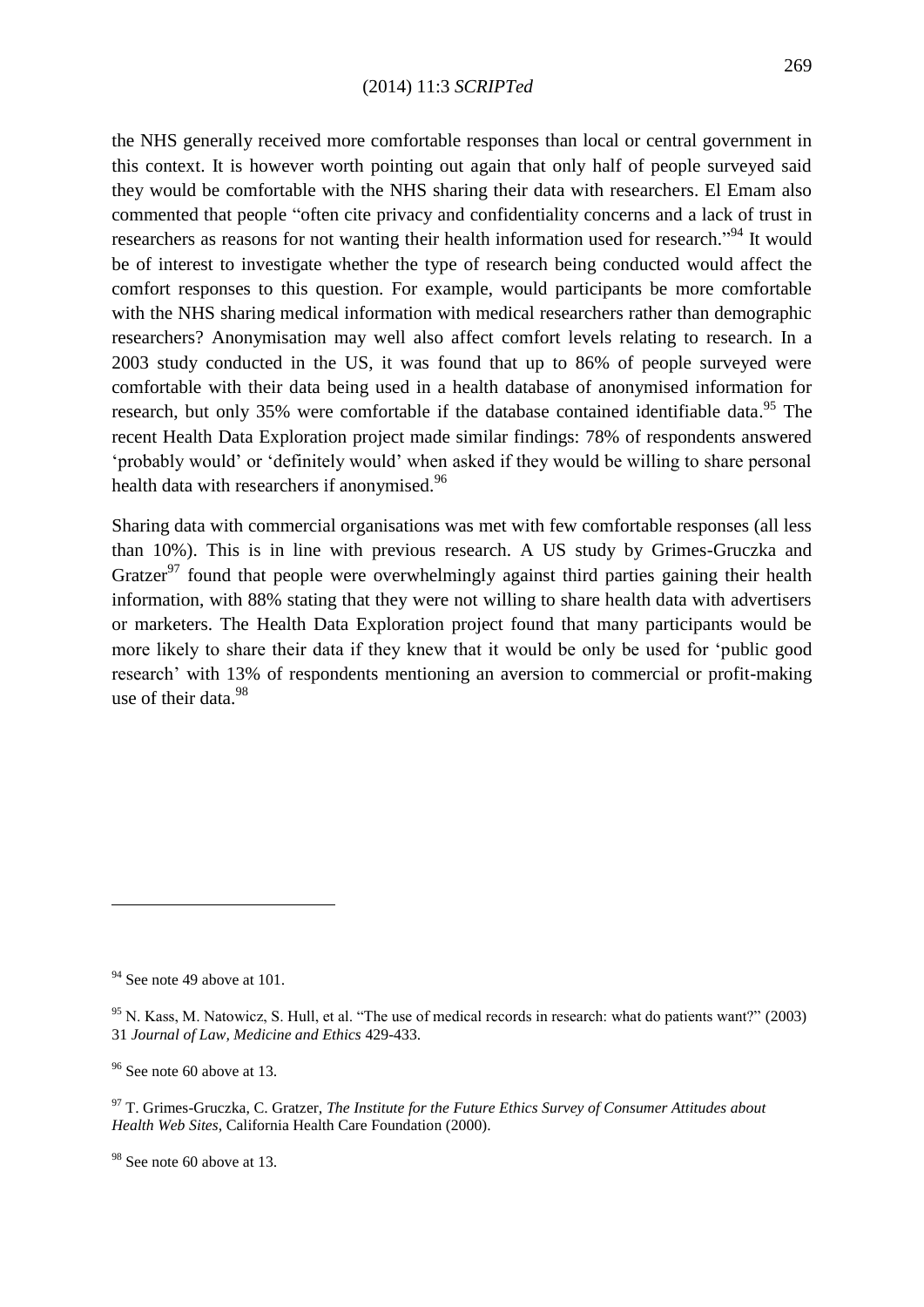Table 8

*Combined "Very Comfortable" and "Fairly Comfortable" response percentages for preventing/investigating crime, fraud/tax evasion and monitoring*

|                                                                               | Local Council Central |            | <b>NHS</b> |
|-------------------------------------------------------------------------------|-----------------------|------------|------------|
|                                                                               |                       | Government |            |
| To help the public sector prevent or 70%<br>investigate crime                 |                       | 66%        | 63%        |
| To help the public sector prevent or 65%<br>investigate fraud and tax evasion |                       | 60%        | 55%        |
| To monitor an individual's use of all 21%<br>public services                  |                       | 25%        | 31%        |

The majority of participants were willing for their data to be used to help prevent or investigate crime, fraud and tax evasion. In relation to these questions, the NHS received fewer comfortable responses than with the local or central government, perhaps reflecting an inability to comprehend how medical data or the NHS itself might be connected with such activities. Furthermore it is interesting to note the small yet uniform decrease in comfortable responses between the two questions, with *help to investigate fraud and tax evasion* receiving 5-8% fewer comfortable responses. Perhaps fraud and tax evasion are regarded as less serious crimes, with some people more willing to make the trade-off between privacy and assisting in criminal investigation with regard to more serious crimes.

Between a fifth and a third of participants said they would be comfortable with their data being used to monitor their use of all public services, the lowest response in this section, hardly surprising given the overtones of 'Big Brother' evident nowadays in the word "monitor." It would be interesting to explore whether use of a more neutral word would have changed the results.

Lastly, some participants expressed the view that whether they would be happy with their information being shared was dependent on a number of factors including: knowing what information was required, how it was being collected, whom it was being shared with, whether data was anonymised and whether they were asked to give their consent.

# **6. Conclusions**

Returning to the article's initial question – can it be concluded that the necessity of public services results in readiness in individuals to share personal data and sacrifice a certain level of privacy? – the short answer must be *no*. Both the literature review and the current exploratory study suggest that the benefits-versus-costs problem is particularly significant: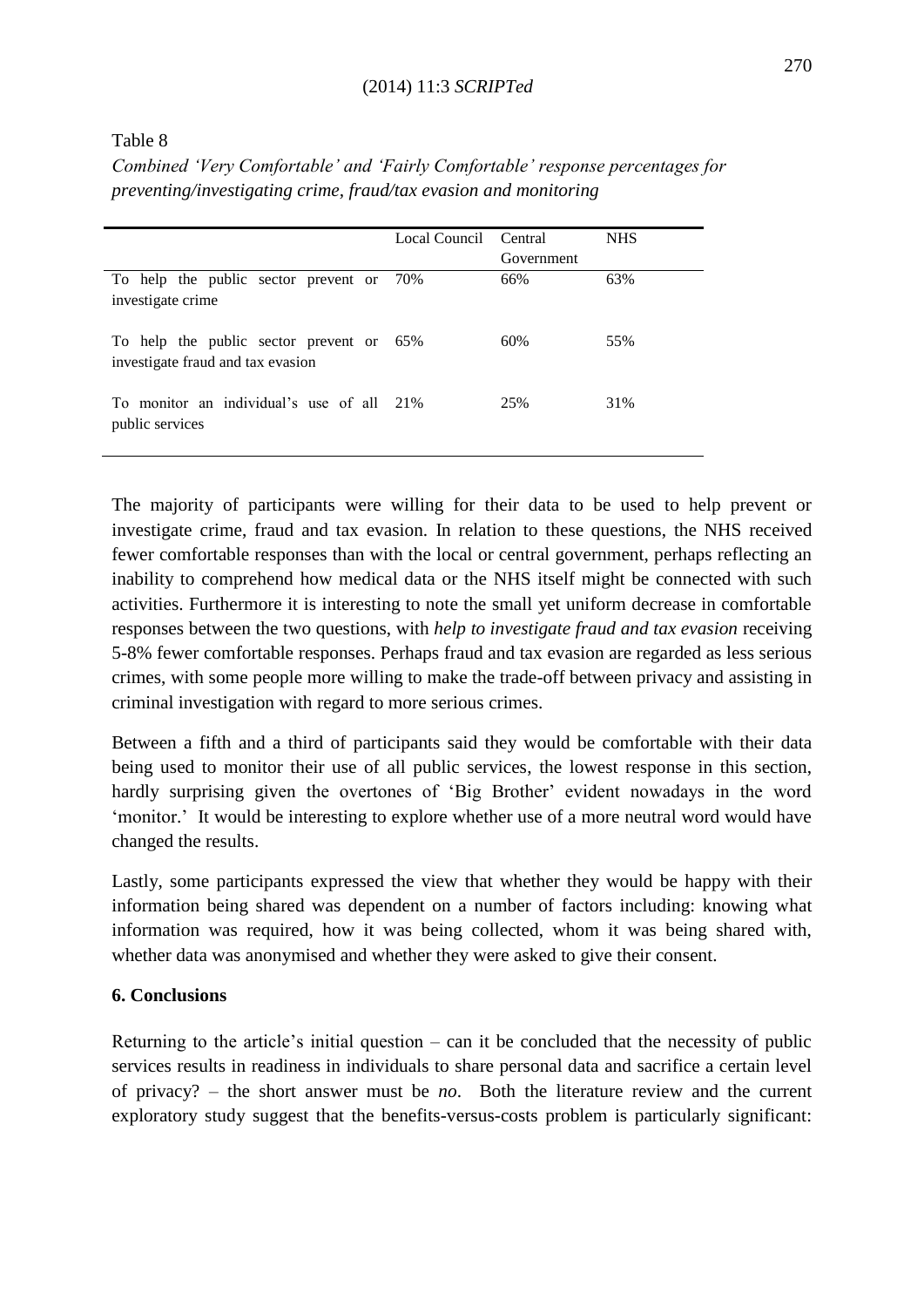the more tangible and/or immediate the benefit, the stronger the correlation to (and possibly the cause of) comfort in data sharing.

The inevitable follow-on question is how can the public sector allow people to see and understand the benefits of personal data sharing (and why, in some circumstances less privacy for some might be justifiable) in the same way that people appear able to do for themselves in relation to commercial transactions? This becomes a particular challenge when the data sharing involves misunderstood and mistrusted elements such as interaction with the commercial sector or the use of bulk datasets for the generation of intelligence. People surveyed in the current study showed a high level of willingness to provide their information to improve public services but were more reluctant to do so when money was mentioned, or when data sharing was involved, even with other public bodies.

In projects such as care.data, in which individual control over personal data is proposed to be diluted to an opt-out, it should perhaps not be left up to the individual to attempt to balance hard-to-define worries about privacy with an often equally hard-to-define societal aim; rather the public sector should ensure what Nissenbaum has called a "context-appropriate flow of information<sup>"99</sup> and take steps to minimise any connected risks – important ones being function creep, incompatibility with the original data collection purpose and re-identification – and be better at communicating the safeguards.

The current exploratory study showed that comfort levels with all public sector organisations dropped when participants were asked about organisations *sharing* personal data, with anonymisation making less of a difference to comfort levels than was expected. More could be done by some of those commenting on anonymisation neither to downplay nor to overplay the re-identification risks, despite being less headline-grabbing. Differences of opinion regarding the risk of re-identification in any given case are inevitable but as a recent letter to the Times expressed, "The only solution is transparency. We need to know who has access to our data, in what form and what they're doing with it."<sup>100</sup> The law has a role to play and a valuable avenue of future investigation would be a comparison of UK law in this area with that of the US, in particular the "expert determination" and "safe harbor" methods of deidentification under the Health Insurance Portability and Accountability Act  $1996^{101}$ ; would

1

 $99$  See note 16 above at 187.

<sup>100</sup> R. Anderson., I. Brown, J. Crowcroft, F. Fisher, D. Korff , *Safeguarding patient data* (20 March 2014) available at<http://www.timeshighereducation.co.uk/comment/letters/safeguarding-patient-data/2012114.article> (last accessed 27 March 2014).

<sup>&</sup>lt;sup>101</sup> Guidance Regarding Methods for De-identification of Protected Health Information in Accordance with the Health Insurance Portability and Accountability Act (HIPAA) Privacy Rule, OCR (November 26, 2012) available at [http://www.hhs.gov/ocr/privacy/hipaa/understanding/coveredentities/De](http://www.hhs.gov/ocr/privacy/hipaa/understanding/coveredentities/De-identification/hhs_deid_guidance.pdf)[identification/hhs\\_deid\\_guidance.pdf](http://www.hhs.gov/ocr/privacy/hipaa/understanding/coveredentities/De-identification/hhs_deid_guidance.pdf) (last accessed 27 March 2014).